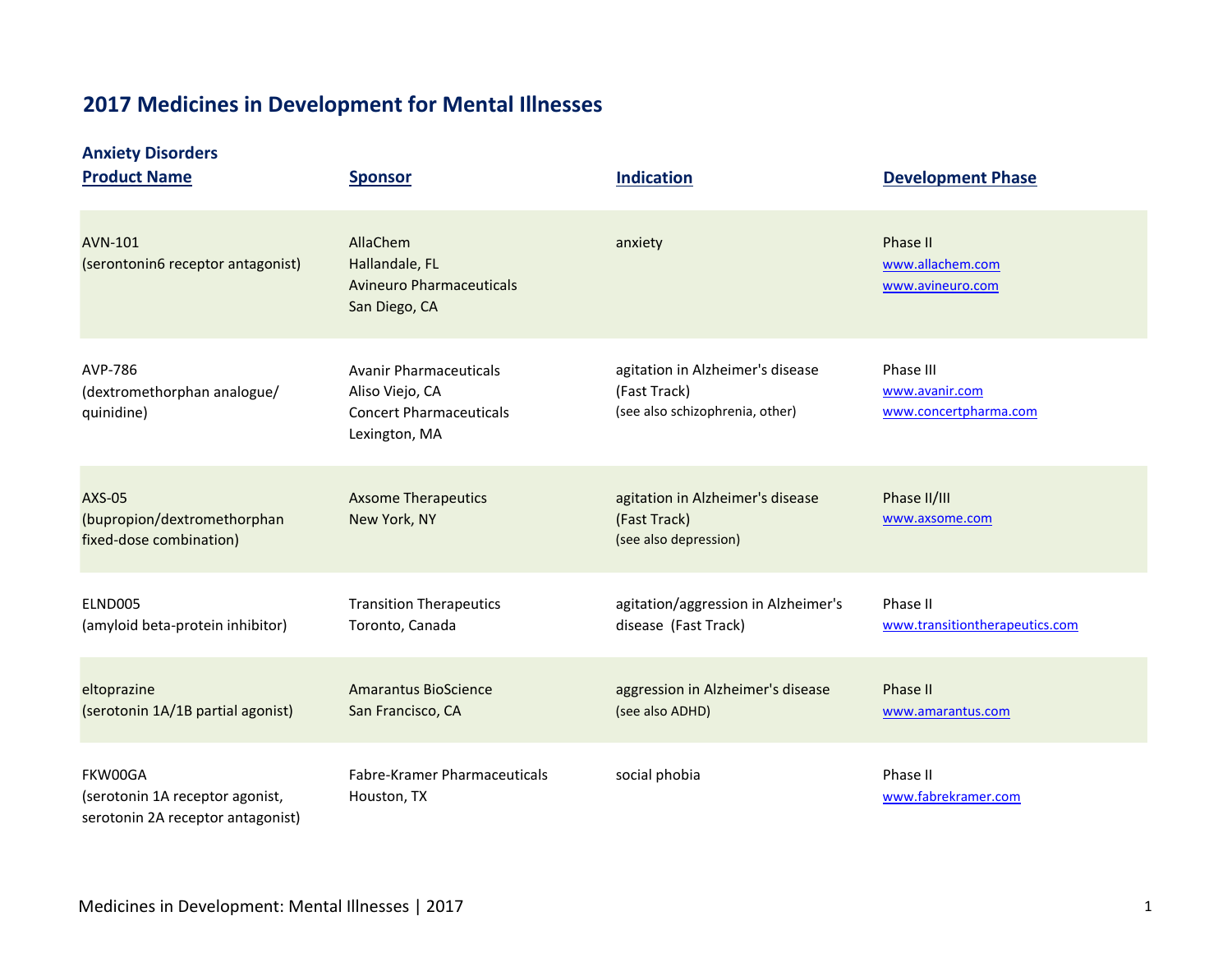| <b>Anxiety Disorders</b><br><b>Product Name</b> | <b>Sponsor</b>                 | <b>Indication</b>                     | <b>Development Phase</b>   |
|-------------------------------------------------|--------------------------------|---------------------------------------|----------------------------|
| JNJ-42165279                                    | Janssen Research & Development | social anxiety disorder               | Phase II                   |
| (FAAH inhibitor)                                | Raritan, NJ                    |                                       | www.janssen.com            |
| <b>NBTX-001</b>                                 | <b>Nobilis Therapeutics</b>    | panic disorder                        | Phase I                    |
| (NMDA receptor antagonist)                      | Portland, OR                   |                                       | www.nobilistx.com          |
| <b>Nuplazid®</b>                                | <b>ACADIA Pharmaceuticals</b>  | agitation in Alzheimer's disease      | Phase II                   |
| pimavanserin                                    | San Diego, CA                  | (see also depression, schizophrenia)  | www.acadia-pharm.com       |
| PH94B NS                                        | <b>Pherin Pharmaceuticals</b>  | social anxiety disorder               | Phase III                  |
| (sensory receptor cell modulator)               | Los Altos, CA                  |                                       | www.pherin.com             |
| <b>Rexulti®</b>                                 | <b>Otsuka Pharmaceutical</b>   | agitation in Alzheimer's disease      | Phase III                  |
| brexpiprazole (oral)                            | Rockville, MD                  | (see also schizophrenia)              | www.otsuka.com             |
|                                                 |                                | post-traumatic stress disorder (PTSD) | Phase II<br>www.otsuka.com |
| SRX246                                          | <b>Azevan Pharmaceuticals</b>  | <b>PTSD</b>                           | Phase II                   |
| (vasopressin-1a receptor antagonist)            | Bethlehem, PA                  |                                       | www.azevan.com             |
|                                                 |                                | anxiety                               | Phase I                    |

[www.azevan.com](http://www.azevan.com/)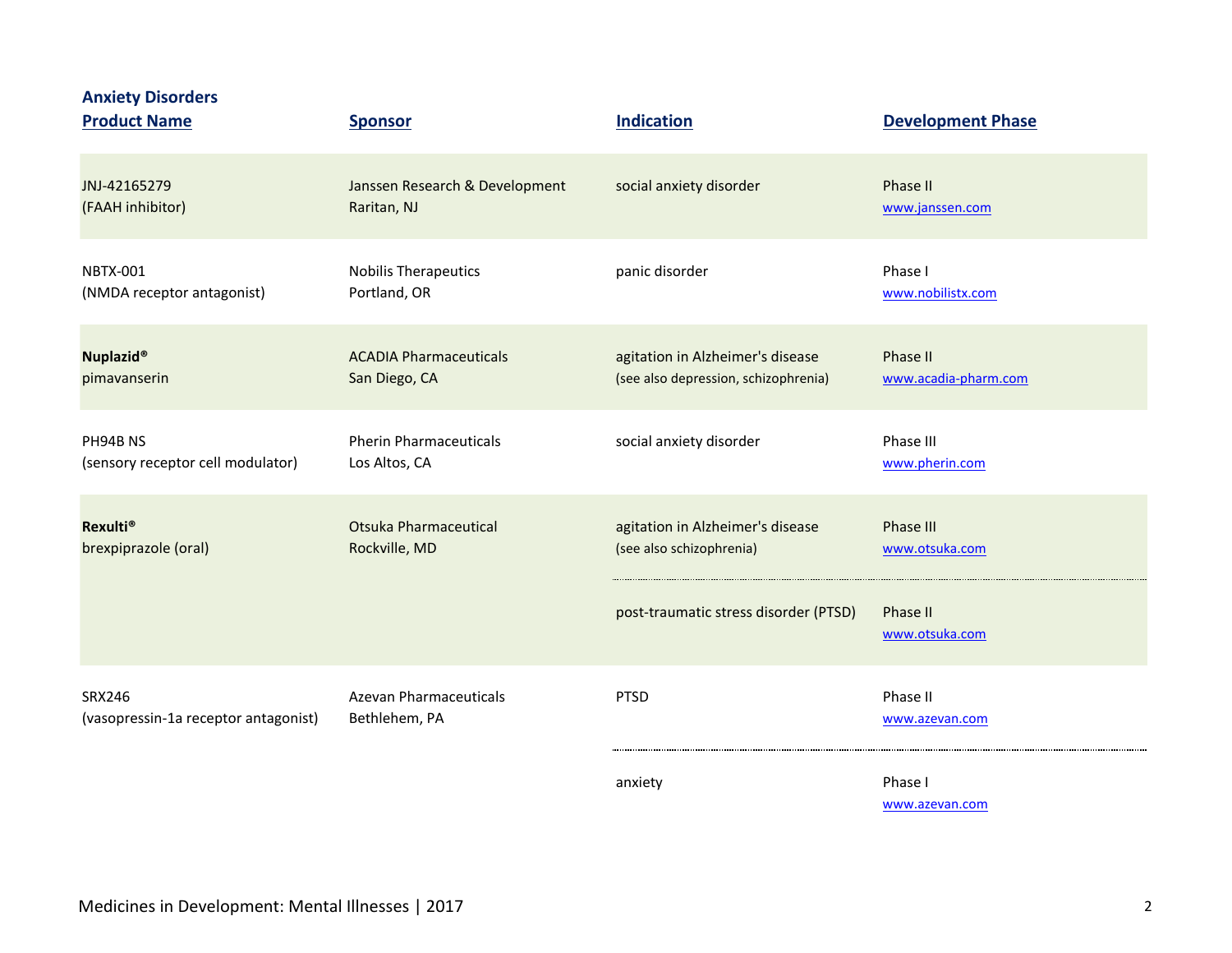| <b>Anxiety Disorders</b><br><b>Product Name</b>                        | <b>Sponsor</b>                                              | <b>Indication</b>                                                                                  | <b>Development Phase</b>                        |
|------------------------------------------------------------------------|-------------------------------------------------------------|----------------------------------------------------------------------------------------------------|-------------------------------------------------|
| <b>Tonmya</b>                                                          | <b>Tonix Pharmaceuticals</b>                                | PTSD (Breakthrough Therapy)                                                                        | <b>Phase III</b>                                |
| cyclobenzaprine very low dose                                          | New York, NY                                                |                                                                                                    | www.tonixpharma.com                             |
| Travivo™                                                               | Fabre-Kramer Pharmaceuticals                                | generalized anxiety disorder                                                                       | Phase II                                        |
| gepirone ER                                                            | Houston, TX                                                 | (see also depression)                                                                              | www.fabrekramer.com                             |
| <b>Attention-Deficit/Hyperactivity Disorder</b><br><b>Product Name</b> | <b>Sponsor</b>                                              | <b>Indication</b>                                                                                  | <b>Development Phase</b>                        |
| AEVI-1<br>(mGluR neuromodulator)                                       | Aevi Genomic Medicine<br>Wayne, PA                          | mGluR-positive genetic subset of<br>attention-deficit/hyperactivity<br>disorder (ADHD) (pediatric) | Phase II<br>www.aevigenomics.com                |
| <b>ATS</b>                                                             | Noven Pharmaceuticals                                       | <b>ADHD</b>                                                                                        | Phase II                                        |
| (dexamphetamine transdermal)                                           | Miami, FL                                                   |                                                                                                    | www.noven.com                                   |
| <b>Brintellix<sup>®</sup></b><br>vortioxetine                          | Lundbeck<br>Deerfield, IL<br><b>Takeda</b><br>Deerfield, IL | ADHD (adult)                                                                                       | Phase III<br>www.lundbeck.com<br>www.takeda.com |
| centanafadine                                                          | Neurovance                                                  | ADHD (adult)                                                                                       | Phase II                                        |
| (triple reuptake inhibitor)                                            | Cambridge, MA                                               |                                                                                                    | www.neurovance.com                              |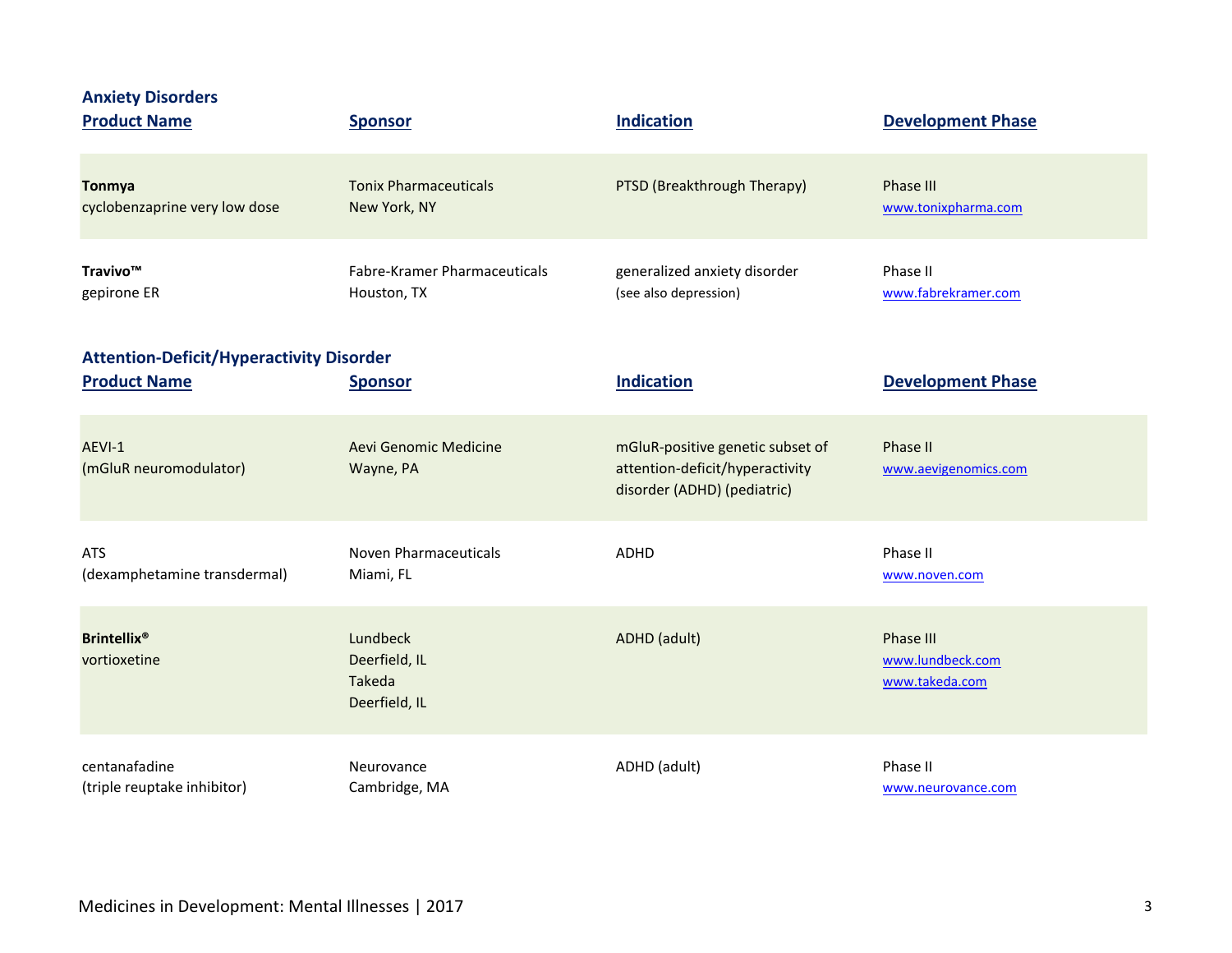### **Attention-Deficit/Hyperactivity Disorder**

| <b>Product Name</b>                                  | <b>Sponsor</b>                                                                                         | <b>Indication</b>           | <b>Development Phase</b>                              |
|------------------------------------------------------|--------------------------------------------------------------------------------------------------------|-----------------------------|-------------------------------------------------------|
| CTX-1301                                             | <b>Cingulate Therapeutics</b><br>Kansas City, KS                                                       | <b>ADHD</b>                 | Phase I<br>www.cingulatetherapeutics.com              |
| dasotraline                                          | <b>Sunovion Pharmaceuticals</b>                                                                        | ADHD (adult and pediatric)  | application submitted                                 |
| (triple reuptake inhibitor)                          | Marlborough, MA                                                                                        | (see also eating disorders) | www.sunovion.com                                      |
| eltoprazine                                          | <b>Amarantus BioScience</b>                                                                            | ADHD (adult)                | <b>Phase III</b>                                      |
| (serotonin 1A/1B partial agonist)                    | San Francisco, CA                                                                                      | (see also anxiety)          | www.amarantus.com                                     |
| <b>HLD100</b><br>(amphetamine novel formulation)     | <b>Highland Therapeutics</b><br>Toronto, Canada<br><b>Ironshore Pharmaceuticals</b><br>Toronto, Canada | ADHD (pediatric)            | Phase II<br>www.highlandtherapeutics.com              |
| <b>HLD200</b><br>(methylphenidate novel formulation) | <b>Highland Therapeutics</b><br>Toronto, Canada<br><b>Ironshore Pharmaceuticals</b><br>Toronto, Canada | ADHD (adult and pediatric)  | application submitted<br>www.highlandtherapeutics.com |
| KP415                                                | KemPharma                                                                                              | ADHD                        | Phase I                                               |
| (methylphenidate ER)                                 | Celebration, FL                                                                                        |                             | www.kempharma.com                                     |
| <b>KP484</b>                                         | KemPharma                                                                                              | <b>ADHD</b>                 | Phase I                                               |
| (methylphenidate ER)                                 | Celebration, FL                                                                                        |                             | www.kempharma.com                                     |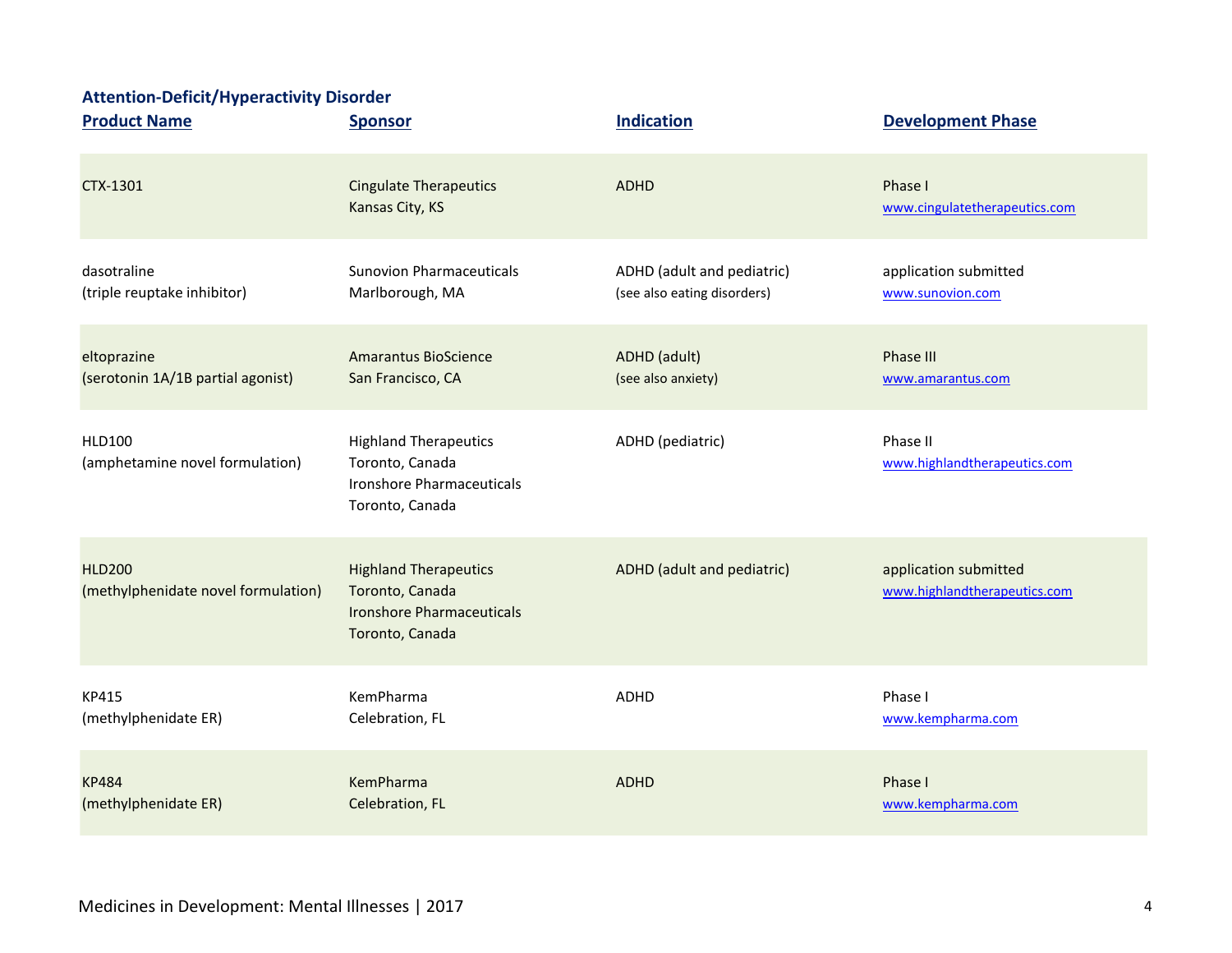## **Attention-Deficit/Hyperactivity Disorder**

| <b>Product Name</b>                                             | <b>Sponsor</b>                                                    | <b>Indication</b>                                               | <b>Development Phase</b>                  |
|-----------------------------------------------------------------|-------------------------------------------------------------------|-----------------------------------------------------------------|-------------------------------------------|
| $NLS-1$                                                         | <b>NLS Pharma</b>                                                 | <b>ADHD</b> (adults)                                            | Phase II                                  |
| (mazindol CR)                                                   | Stans, Switzerland                                                |                                                                 | www.neurolifesciences.com                 |
| ORADUR®-Methylphenidate ER<br>methylphenidate sustained release | <b>DURECT</b><br>Cupertino, CA<br>Orient Pharma<br>Taipei, Taiwan | <b>ADHD</b>                                                     | Phase III<br>www.durect.com               |
| RP5063<br>(partial agonist of dopamine<br>and serotonin)        | Reviva Pharmaceuticals<br>Santa Clara, CA                         | <b>ADHD</b><br>(see also bipolar, depression,<br>schizophrenia) | Phase I completed<br>www.revivapharma.com |
| SKL13865                                                        | SK Biopharmaceuticals<br>Fair Lawn, NJ                            | <b>ADHD</b>                                                     | Phase I<br>www.skbp.com                   |
| <b>SPN-810</b>                                                  | <b>Supernus Pharmaceuticals</b>                                   | impulse aggression in ADHD                                      | Phase III                                 |
| (molindone)                                                     | Rockville, MD                                                     | (pediatric) (Fast Track)                                        | www.supernus.com                          |
| SPN-812                                                         | <b>Supernus Pharmaceuticals</b>                                   | <b>ADHD</b>                                                     | Phase II                                  |
| (adrenergic uptake inhibitor)                                   | Rockville, MD                                                     |                                                                 | www.supernus.com                          |
| Vyvanse®                                                        | Shire                                                             | ADHD (4-5 years of age)                                         | <b>Phase III</b>                          |
| lisdexamfetamine                                                | Lexington, MA                                                     |                                                                 | www.shire.com                             |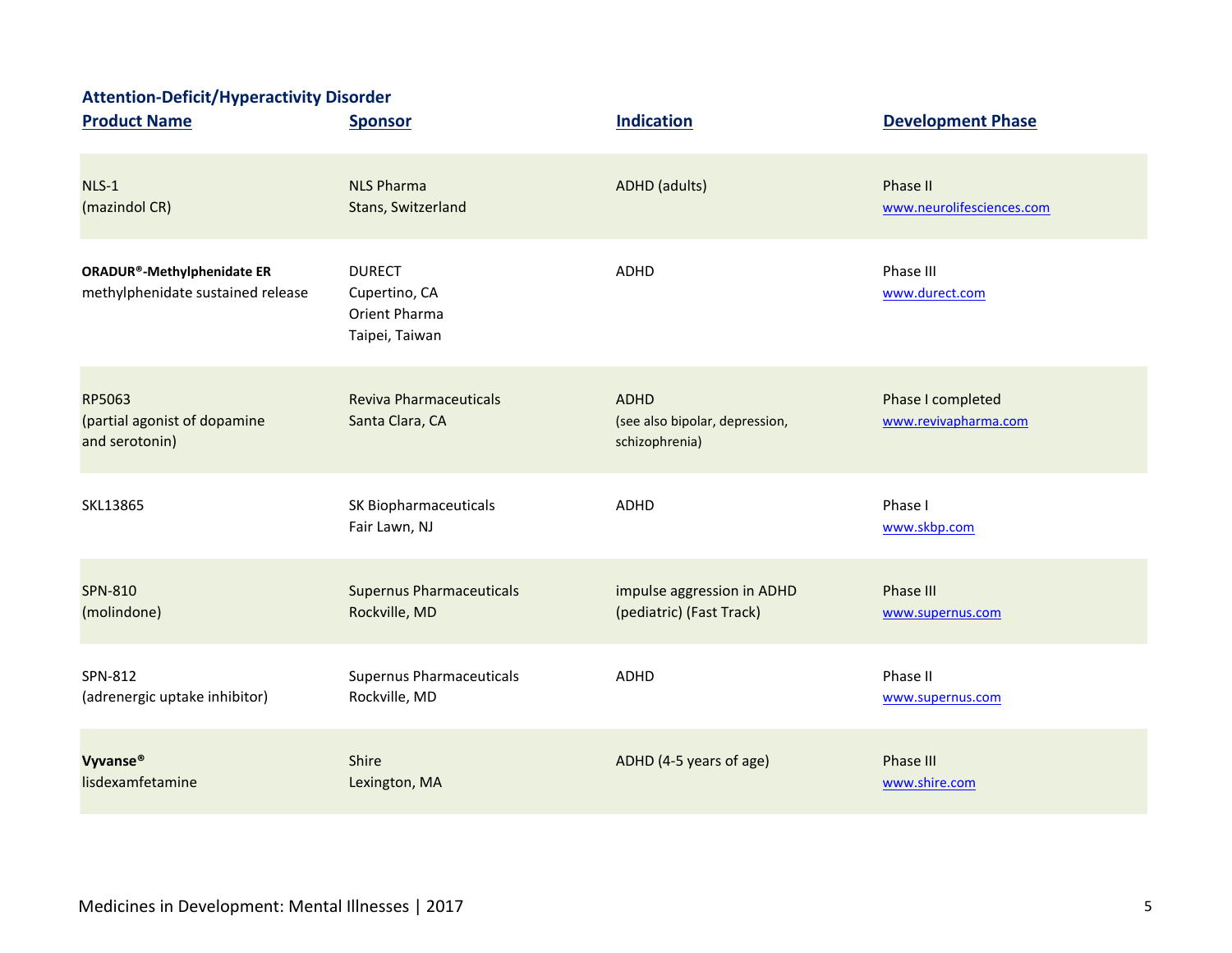| <b>Bipolar Disorders</b><br><b>Product Name</b>                                                                               | <b>Sponsor</b>                         | <b>Indication</b>                             | <b>Development Phase</b>                |
|-------------------------------------------------------------------------------------------------------------------------------|----------------------------------------|-----------------------------------------------|-----------------------------------------|
| Abilify <sup>®</sup> Maintena <sup>®</sup><br>aripiprazole for extended release<br>injectable suspension<br>(depot injection) | Otsuka Pharmaceutical<br>Rockville, MD | bipolar 1 disorder<br>(maintenance treatment) | application submitted<br>www.otsuka.com |
| Geodon®                                                                                                                       | Pfizer                                 | bipolar 1 disorder (pediatric)                | Phase III                               |
| ziprasidone                                                                                                                   | New York, NY                           |                                               | www.pfizer.com                          |
| <b>ITI-007</b>                                                                                                                | <b>Intra-Cellular Therapies</b>        | bipolar depression                            | Phase III                               |
| (serotonin receptor antagonist)                                                                                               | New York, NY                           | (see also depression, schizophrenia)          | www.intracellulartherapies.com          |
| Latuda <sup>®</sup>                                                                                                           | <b>Sunovion Pharmaceuticals</b>        | bipolar depression (pediatric)                | application submitted                   |
| lurasidone                                                                                                                    | Marlborough, MA                        |                                               | www.sunovion.com                        |
| <b>NRX-101</b>                                                                                                                | <b>NeuroRx</b>                         | acute suicidal ideation/behavior in           | Phase II                                |
| (cycloserine/lurasidone)                                                                                                      | Wilmington, DE                         | bipolar depression (Fast Track)               | www.neurorxpharma.com                   |
| RP5063                                                                                                                        | Reviva Pharmaceuticals                 | bipolar disorder                              | Phase I                                 |
| (partial agonist of dopamine and seroton Santa Clara, CA                                                                      |                                        | (see also ADHD, depression, schizophrenia)    | www.revivapharma.com                    |
| Vraylar™                                                                                                                      | Allergan                               | bipolar 1 depression                          | Phase III                               |
| cariprazine                                                                                                                   | Parsippany, NJ                         | (see also depression, schizophrenia)          | www.allergan.com                        |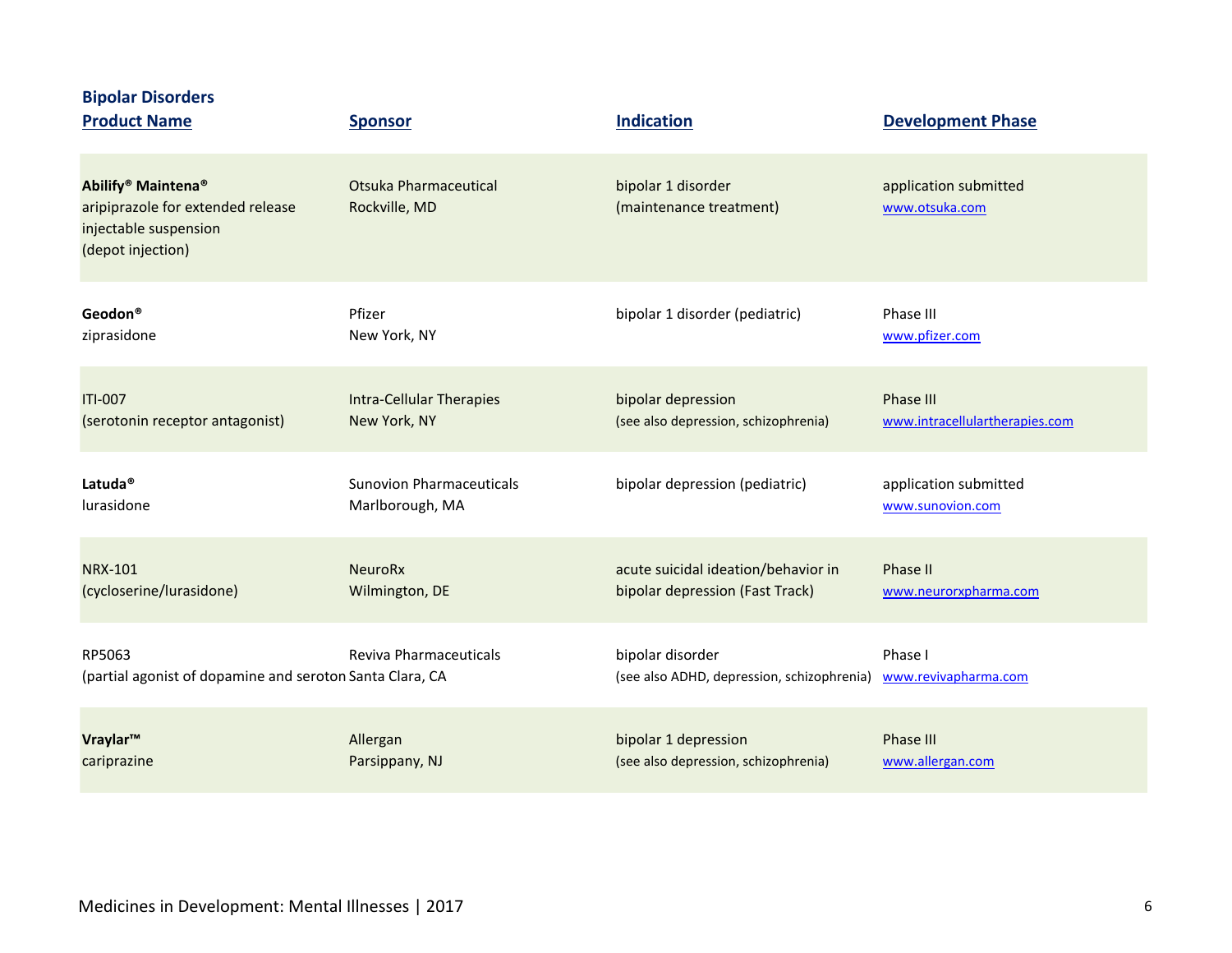| <b>Depression</b><br><b>Product Name</b>                                  | <b>Sponsor</b>                             | <b>Indication</b>                                                    | <b>Development Phase</b>                  |
|---------------------------------------------------------------------------|--------------------------------------------|----------------------------------------------------------------------|-------------------------------------------|
| <b>ALKS 5461</b><br>(buprenorphine/samidorphan<br>fixed-dose combination) | Alkermes<br>Waltham, MA                    | major depressive disorder<br>(Fast Track)                            | application submitted<br>www.alkermes.com |
| anti-depressant medicine                                                  | Kamat Pharmatech<br>North Brunswick, NJ    | depression                                                           | in clinical trials<br>www.kamatpharma.com |
| apimostinel                                                               | Allergan                                   | major depressive disorder                                            | Phase II                                  |
| (partial NMDA receptor agonist)                                           | Parsippany, NJ                             |                                                                      | www.allergan.com                          |
| AV-101                                                                    | <b>VistaGen Therapeutics</b>               | major depressive disorder                                            | Phase II                                  |
| (NMDA receptor antagonist)                                                | South San Francisco, CA                    | (adjunctive treatment)                                               | www.vistagen.com                          |
| <b>AXS-05</b><br>(bupropion/dextromethorphan<br>fixed-dose combination)   | <b>Axsome Therapeutics</b><br>New York, NY | treatment-resistant depression<br>(Fast Track)<br>(see also anxiety) | <b>Phase III</b><br>www.axsome.com        |
| <b>BLI-1005</b>                                                           | <b>BioLite</b>                             | major depressive disorder                                            | Phase II                                  |
| (NET inhibitor)                                                           | Taipei, Taiwan                             |                                                                      | www.biolite.com.tw                        |
| <b>Botox®</b>                                                             | Allergan                                   | major depressive disorder                                            | Phase II                                  |
| onabotulinumtoxinA                                                        | Parsippany, NJ                             |                                                                      | www.allergan.com                          |
| BTRX-246040                                                               | <b>BlackThorn Therapeutics</b>             | major depressive disorder                                            | Phase II                                  |
| (nociception receptor antagonist)                                         | San Francisco, CA                          |                                                                      | www.blackthorn.com                        |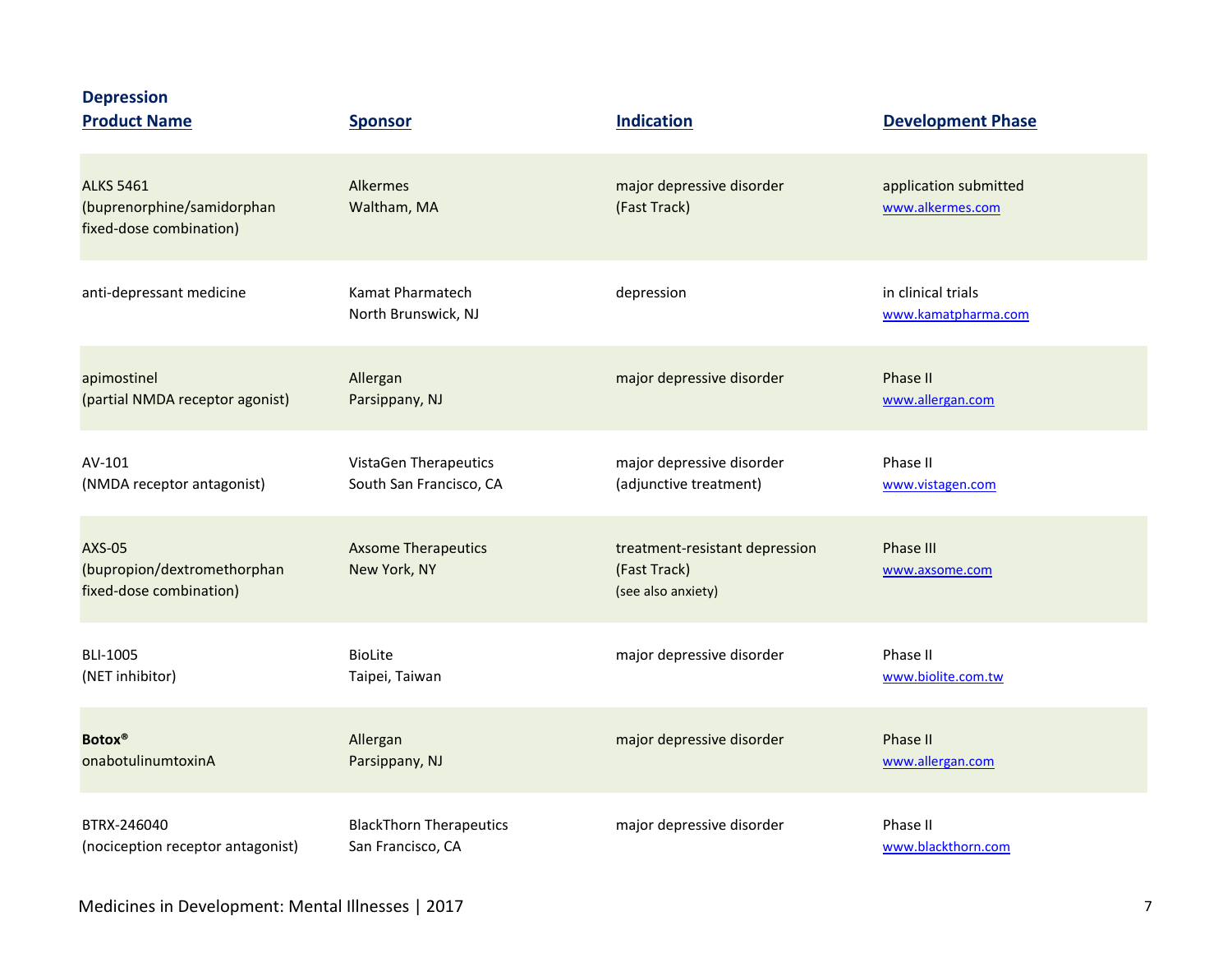| <b>Depression</b><br><b>Product Name</b>                                | <b>Sponsor</b>                                                              | <b>Indication</b>                                                                                   | <b>Development Phase</b>                     |
|-------------------------------------------------------------------------|-----------------------------------------------------------------------------|-----------------------------------------------------------------------------------------------------|----------------------------------------------|
| <b>CERC-301</b><br>(NR2B-selective NMDA receptor<br>antagonist)         | Cerecor<br>Baltimore, MD                                                    | major depressive disorder<br>(Fast Track)<br>(adjunctive treatment)                                 | Phase II<br>www.cerecor.com                  |
| <b>CERC-501</b><br>(KOR antagonist)                                     | Janssen Research & Development<br>Raritan, NJ                               | major depressive disorder<br>(adjunctive treatment)<br>(see also substance abuse)                   | Phase II completed<br>www.janssen.com        |
| <b>DB104</b><br>(liafensine)                                            | Denovo Biopharma<br>San Diego, CA                                           | treatment-resistant depression                                                                      | Phase II<br>www.denovobiopharma.com          |
| DSP-1200<br>(alpha2a adrenergic, dopamineD2,<br>serotonin2A antagonist) | <b>Sunovion Pharmaceuticals</b><br>Marlborough, MA                          | treatment-resistant depression                                                                      | Phase I<br>www.sunovion.com                  |
| esketamine (intranasal)<br>(NMDA receptor antagonist)                   | Janssen Research & Development<br>Raritan, NJ                               | treatment-resistant depression<br>(Fast Track), major depressive<br>disorder (adjunctive treatment) | <b>Phase III</b><br>www.janssen.com          |
| <b>EVT100</b><br>(NR2B NMDA receptor antagonist)                        | Evotec<br>Hamburg, Germany<br>Janssen Research & Development<br>Raritan, NJ | major depressive disorder                                                                           | Phase I<br>www.evotec.com<br>www.janssen.com |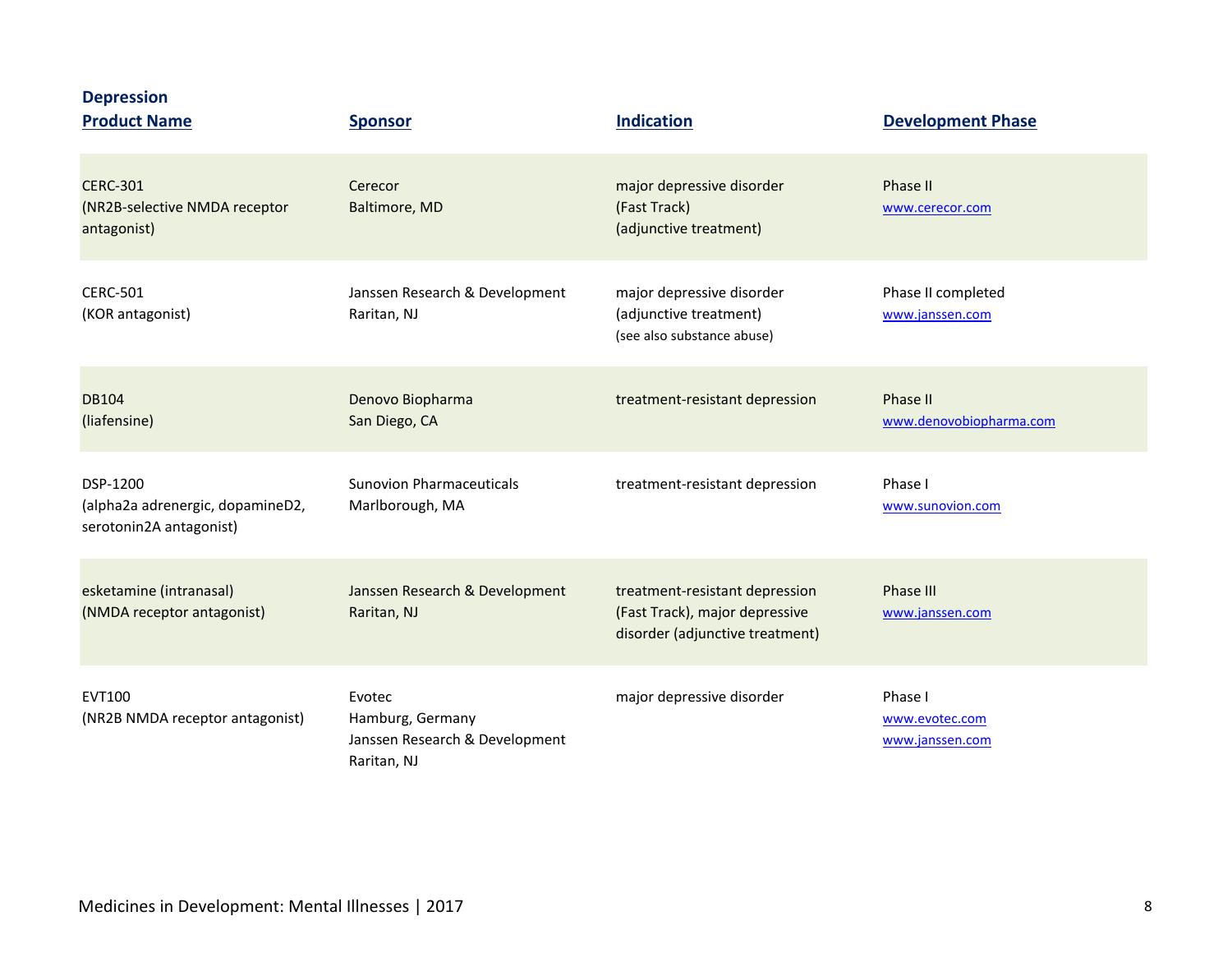| <b>Depression</b><br><b>Product Name</b>                                                                | <b>Sponsor</b>                                     | <b>Indication</b>                 | <b>Development Phase</b>        |
|---------------------------------------------------------------------------------------------------------|----------------------------------------------------|-----------------------------------|---------------------------------|
| FKB01MD<br>(serotonin receptor agonist,<br>serotonin receptor modulator,<br>serotonin uptake inhibitor) | <b>Fabre-Kramer Pharmaceuticals</b><br>Houston, TX | major depressive disorder         | Phase II<br>www.fabrekramer.com |
| ganaxolone                                                                                              | <b>Marinus Pharmaceuticals</b>                     | postpartum depression             | Phase II                        |
| (GABA-A receptor agonist)                                                                               | Radnor, PA                                         |                                   | www.marinuspharma.com           |
| <b>ITI-007</b>                                                                                          | <b>Intra-Cellular Therapies</b>                    | major depressive disorder         | Phase II                        |
| (serotonin receptor antagonist)                                                                         | New York, NY                                       | (see also bipolar, schizophrenia) | www.intracellulartherapies.com  |
| JNJ-39393406<br>(alpha7 nicotinic acetylcholine<br>receptor modulator)                                  | Janssen Research & Development<br>Raritan, NJ      | depressive disorders              | Phase II<br>www.janssen.com     |
| JNJ-54175446                                                                                            | Janssen Research & Development                     | major depressive disorder         | Phase I                         |
| (purinergic P2X7 receptor antagonist)                                                                   | Raritan, NJ                                        |                                   | www.janssen.com                 |
| JNJ-55308942                                                                                            | Janssen Research & Development<br>Raritan, NJ      | mood disorders                    | Phase I<br>www.janssen.com      |
| LY03005                                                                                                 | Luye Pharma Group                                  | moderate to severe depression     | Phase I                         |
| (dual uptake inhibitor)                                                                                 | Shanghai, China                                    |                                   | www.luye.cn                     |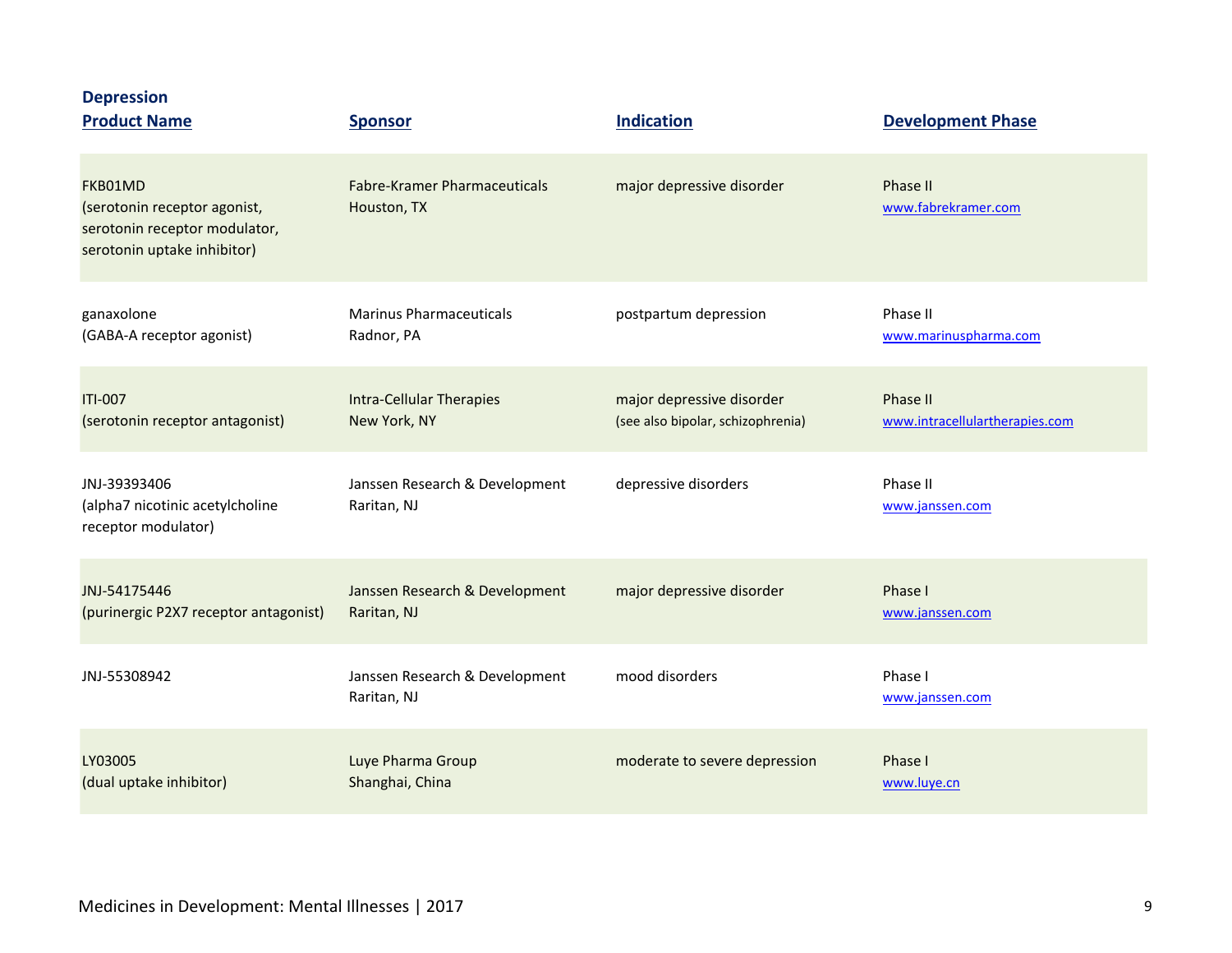| <b>Depression</b><br><b>Product Name</b>                                                    | <b>Sponsor</b>                                 | <b>Indication</b>                                                                        | <b>Development Phase</b>                 |
|---------------------------------------------------------------------------------------------|------------------------------------------------|------------------------------------------------------------------------------------------|------------------------------------------|
| MIN-117<br>(serotonin receptor antagonist/<br>serotonin and dopamine<br>reuptake inhibitor) | <b>Minerva Neurosciences</b><br>Waltham, MA    | major depressive disorder                                                                | Phase II<br>www.minervaneurosciences.com |
| MIN-202                                                                                     | <b>Minerva Neurosciences</b>                   | major depressive disorder                                                                | Phase II completed                       |
| (orexin2 antagonist)                                                                        | Waltham, MA                                    |                                                                                          | www.minervaneurosciences.com             |
| <b>NSI-189</b>                                                                              | Neuralstem                                     | major depressive disorder                                                                | Phase II                                 |
| (neurogenesis stimulant)                                                                    | Germantown, MD                                 |                                                                                          | www.neuralstem.com                       |
| <b>Nuplazid®</b><br>pimavanserin                                                            | <b>ACADIA Pharmaceuticals</b><br>San Diego, CA | major depressive disorder<br>(adjunctive treatment)<br>(see also anxiety, schizophrenia) | Phase II<br>www.acadia-pharm.com         |
| PH10 nasal spray                                                                            | <b>Pherin Pharmaceuticals</b>                  | major depressive disorder                                                                | Phase II                                 |
| (chemoreceptor cell modulator)                                                              | Los Altos, CA                                  |                                                                                          | www.pherin.com                           |
| Pristiq <sup>®</sup>                                                                        | Pfizer                                         | major depressive disorder                                                                | Phase III completed                      |
| desvenlafaxine                                                                              | New York, NY                                   | (children and adolescents)                                                               | www.pfizer.com                           |
| rapastinel                                                                                  | Allergan                                       | major depressive disorder                                                                | <b>Phase III</b>                         |
| (NMDA receptor agonist)                                                                     | Parsippany, NJ                                 | (Fast Track)                                                                             | www.allergan.com                         |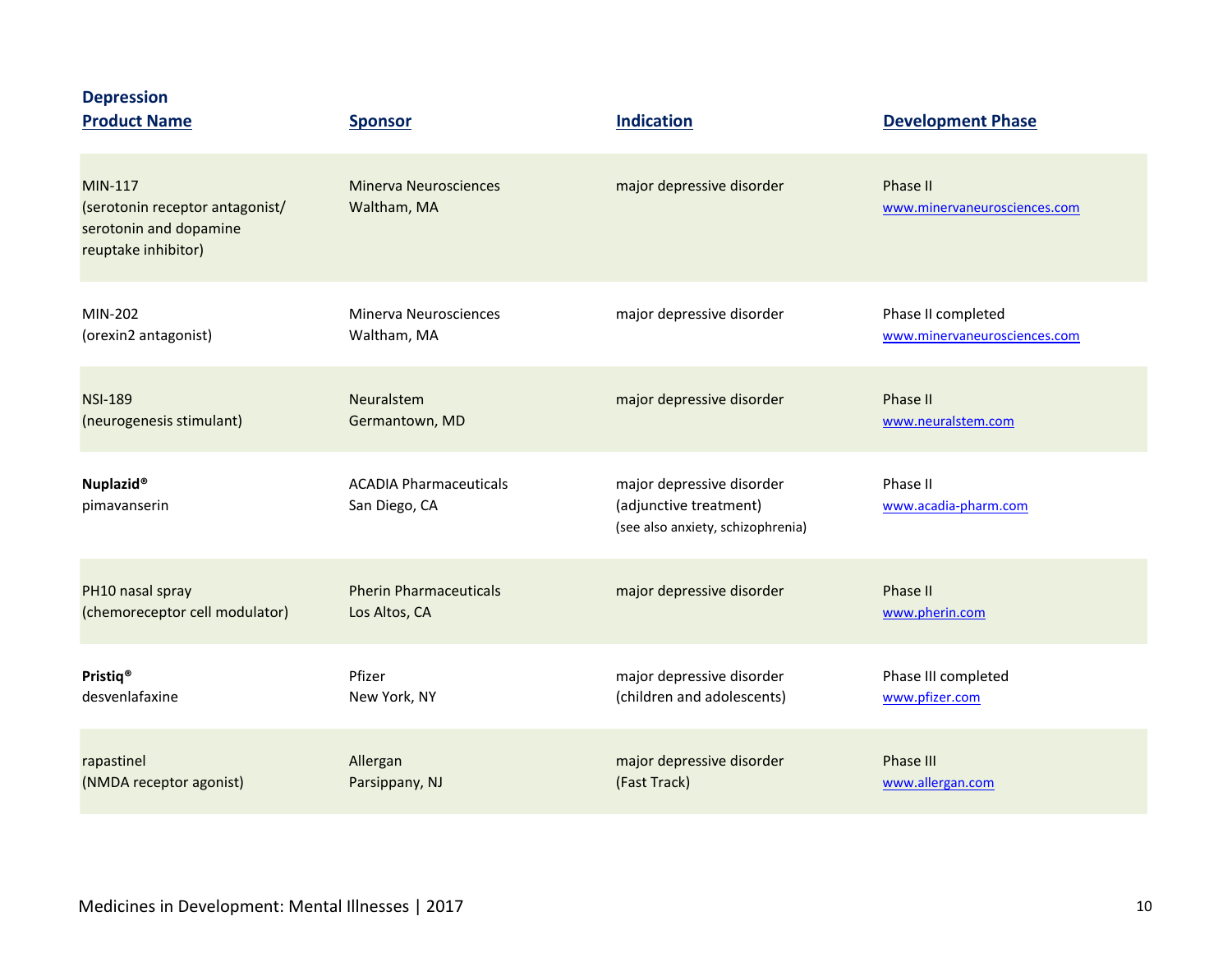| <b>Depression</b><br><b>Product Name</b>                            | <b>Sponsor</b>                                   | <b>Indication</b>                                                    | <b>Development Phase</b>        |
|---------------------------------------------------------------------|--------------------------------------------------|----------------------------------------------------------------------|---------------------------------|
| RP5063<br>(partial agonist of dopamine<br>and serotonin)            | <b>Reviva Pharmaceuticals</b><br>Santa Clara, CA | major depressive disorder<br>(see also ADHD, bipolar, schizophrenia) | Phase I<br>www.revivapharma.com |
| <b>SAGE-217</b>                                                     | Sage Therapeutics                                | major depressive disorder,                                           | Phase II                        |
| (GABA A receptor modulator)                                         | Cambridge, MA                                    | postpartum depression                                                | www.sagerx.com                  |
| <b>SAGE-547</b>                                                     | <b>Sage Therapeutics</b>                         | postpartum depression                                                | <b>Phase III</b>                |
| (GABA A receptor modulator)                                         | Cambridge, MA                                    |                                                                      | www.sagerx.com                  |
| SPN-809                                                             | Supernus Pharmaceuticals<br>Rockville, MD        | depression                                                           | Phase I<br>www.supernus.com     |
| sirukumab                                                           | Janssen Research & Development                   | major depressive disorder                                            | <b>Phase II</b>                 |
| (interleukin-6 inhibitor)                                           | Raritan, NJ                                      |                                                                      | www.janssen.com                 |
| Strada <sup>™</sup>                                                 | <b>MSI Methylation Sciences</b>                  | major depressive disorder                                            | Phase II                        |
| ademetionine new oral formulation                                   | Burnaby, Canada                                  | (adjunctive treatment)                                               | www.methylationsciences.com     |
| <b>SUVN-911</b><br>(alpha4, beta2 nicotinic receptor<br>antagonist) | Suven Life Sciences<br>Monmouth Junction, NJ     | major depressive disorder                                            | Phase I<br>www.suven.com        |
| Travivo™                                                            | Fabre-Kramer Pharmaceuticals                     | major depressive disorder                                            | application submitted           |
| gepirone ER                                                         | Houston, TX                                      | (see also anxiety)                                                   | www.fabrekramer.com             |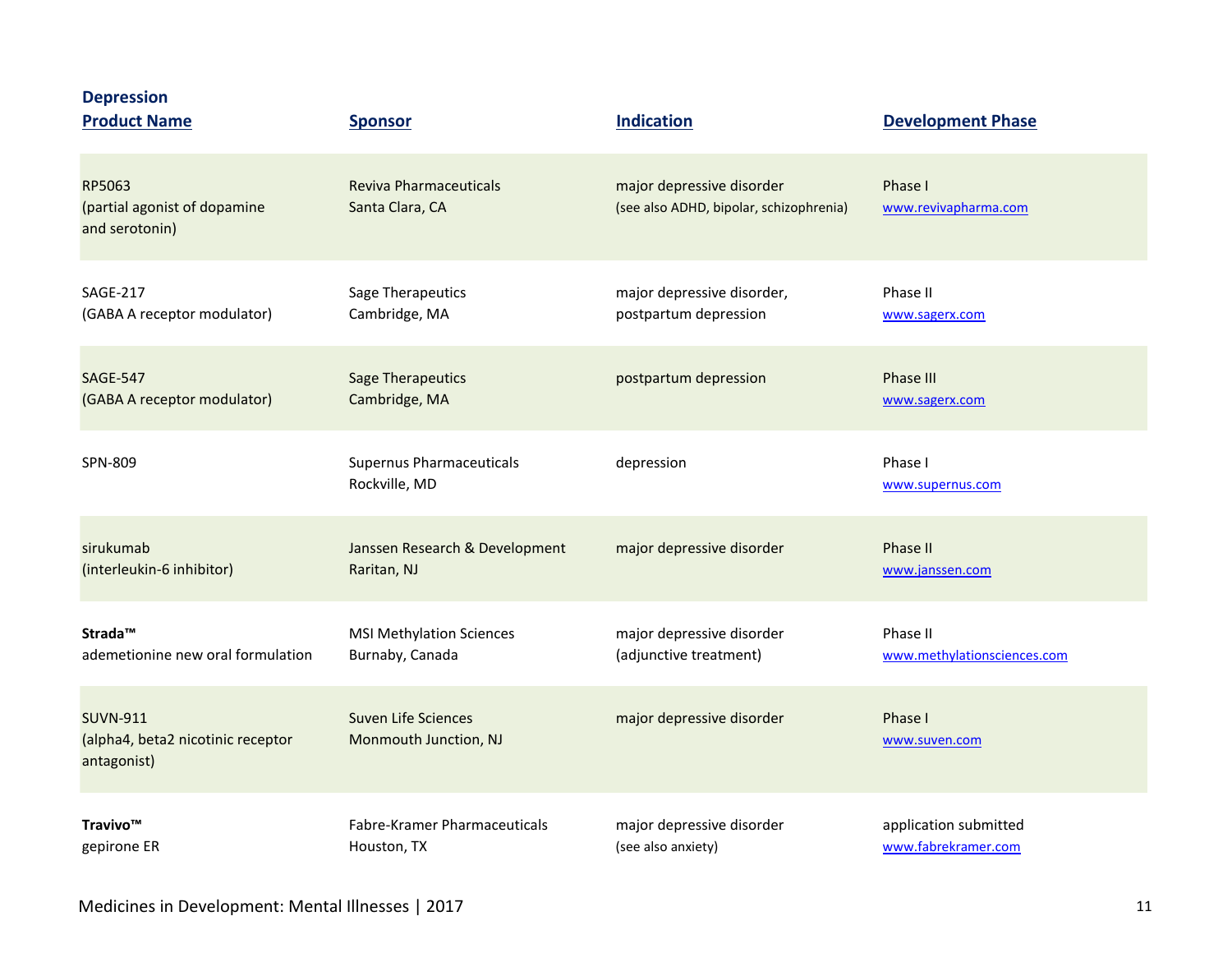| <b>Depression</b><br><b>Product Name</b> | <b>Sponsor</b>                              | <b>Indication</b>                                                                        | <b>Development Phase</b>      |
|------------------------------------------|---------------------------------------------|------------------------------------------------------------------------------------------|-------------------------------|
| TS-121                                   | Taisho Pharmaceutical R&D<br>Morristown, NJ | major depressive disorder                                                                | Phase II<br>www.taisho.co.jp  |
| Viibryd®<br>vilazodone                   | Allergan<br>Parsippany, NJ                  | major depressive disorder (pediatric)                                                    | Phase III<br>www.allergan.com |
| Vraylar™<br>cariprazine                  | Allergan<br>Parsippany, NJ                  | major depressive disorder<br>(adjunctive treatment)<br>(see also bipolar, schizophrenia) | Phase III<br>www.allergan.com |

| <b>Eating Disorders</b><br><b>Product Name</b> | <b>Sponsor</b>                  | <b>Indication</b>     | <b>Development Phase</b> |
|------------------------------------------------|---------------------------------|-----------------------|--------------------------|
| dasotraline                                    | <b>Sunovion Pharmaceuticals</b> | binge eating disorder | Phase III                |
| (triple reuptake inhibitor)                    | Marlborough, MA                 | (see also ADHD)       | www.sunovion.com         |
| OPNT001                                        | <b>Opiant Pharmaceuticals</b>   | binge eating disorder | Phase II                 |
| (opioid antagonist)                            | Santa Monica, CA                |                       | www.opiant.com           |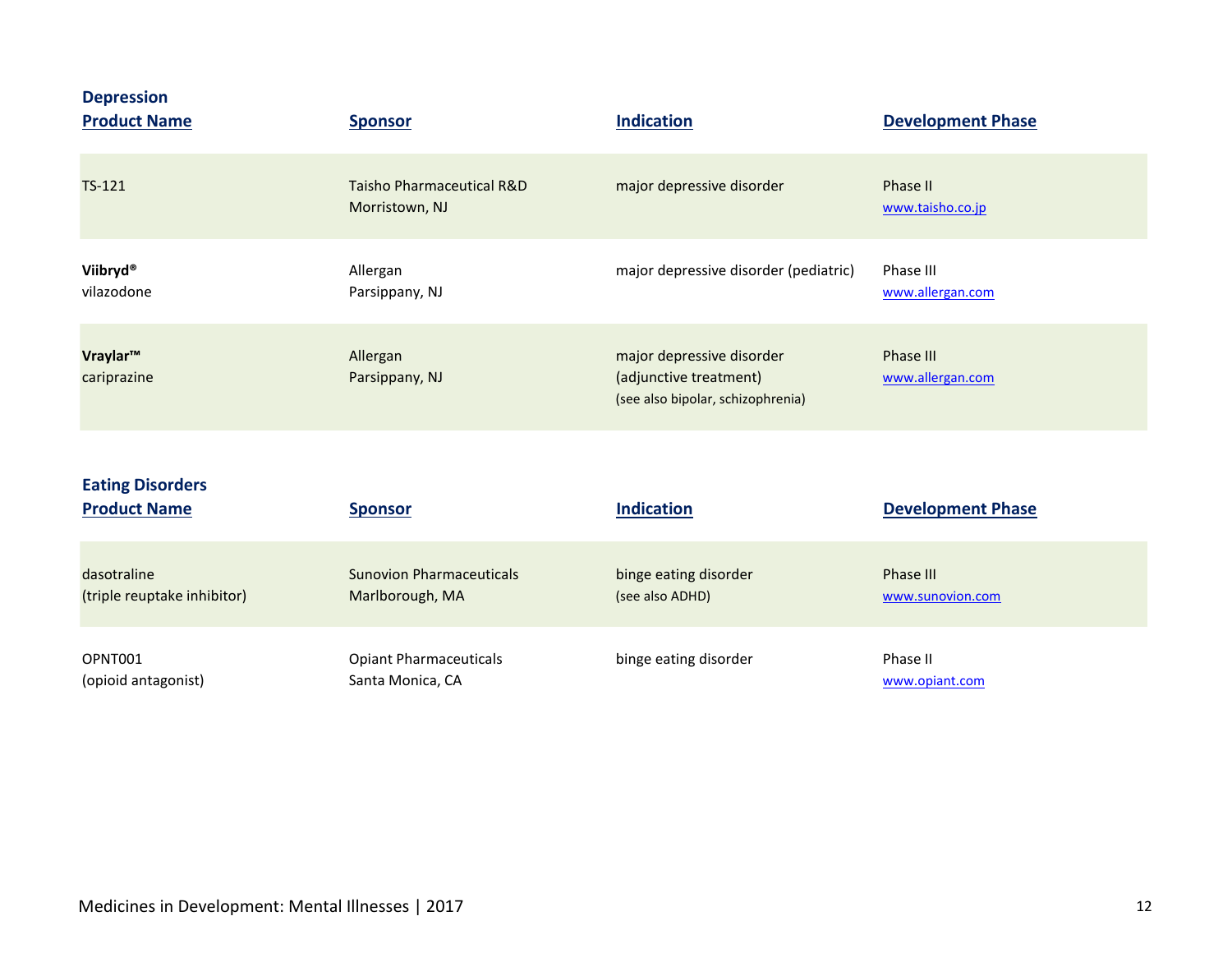|  |  |  | <b>Schizophrenia</b> |
|--|--|--|----------------------|
|  |  |  |                      |

| <b>Product Name</b>                                                    | <b>Sponsor</b>                                                                       | <b>Indication</b>                                            | <b>Development Phase</b>                             |
|------------------------------------------------------------------------|--------------------------------------------------------------------------------------|--------------------------------------------------------------|------------------------------------------------------|
| <b>ALKS 3831</b><br>(olanzapine/samidorphan<br>fixed-dose combination) | Alkermes<br>Waltham, MA                                                              | schizophrenia                                                | Phase III<br>www.alkermes.com                        |
| ASP4345                                                                | Astellas Pharma US<br>Northbrook, IL                                                 | cognitive impairment associated<br>with schizophrenia (CIAS) | Phase I<br>www.astellas.com                          |
| ASP6981                                                                | <b>Astellas Pharma US</b><br>Northbrook, IL                                          | <b>CIAS</b>                                                  | Phase I<br>www.astellas.com                          |
| ATI-9242<br>(serotonin7 receptor modulator)                            | <b>Braeburn Pharmaceuticals</b><br>Princeton, NJ                                     | schizophrenia                                                | Phase I<br>www.braeburnpharmaceuticals.com           |
| AVL-3288<br>(alpha7 nicotinic acetylcholine<br>receptor modulator)     | Anvyl<br>Irvine, CA                                                                  | <b>CIAS</b>                                                  | Phase I<br>www.anvylllc.com                          |
| AVN-211<br>(serotonin 6 receptor antagonist)                           | AllaChem<br>Hallandale Beach, FL<br><b>Avineuro Pharmaceuticals</b><br>San Diego, CA | schizophrenia                                                | Phase II/III<br>www.allachem.com<br>www.avineuro.com |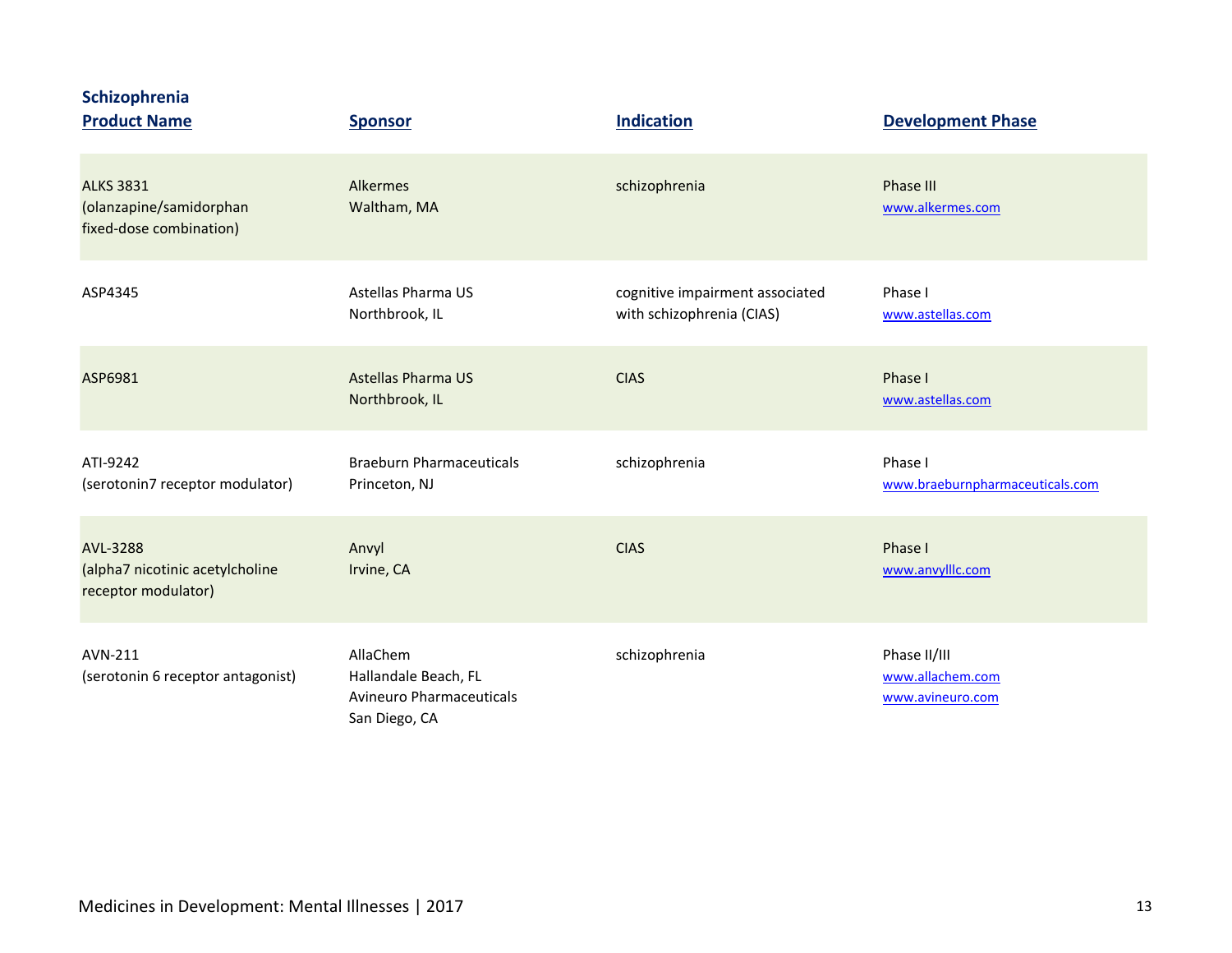| Schizophrenia<br><b>Product Name</b>                          | <b>Sponsor</b>                                                                                      | <b>Indication</b>                                            | <b>Development Phase</b>                            |
|---------------------------------------------------------------|-----------------------------------------------------------------------------------------------------|--------------------------------------------------------------|-----------------------------------------------------|
| <b>AVP-786</b><br>(deuterated dextromethorphan/<br>quinidine) | <b>Avanir Pharmaceuticals</b><br>Aliso Viejo, CA<br><b>Concert Pharmaceuticals</b><br>Lexington, MA | residual schizophrenia symptoms<br>(see also anxiety, other) | Phase II<br>www.avinar.com<br>www.concertpharma.com |
| basmisanil<br>(GABA-A alpha5 receptor<br>modulator)           | Genentech<br>South San Francisco, CA                                                                | <b>CIAS</b>                                                  | Phase II<br>www.gene.com                            |
| BI-409306<br>(PDE9A inhibitor)                                | Boehringer Ingelheim<br>Pharmaceuticals<br>Ridgefield, CT                                           | schizophrenia                                                | Phase II<br>www.boehringer-ingelheim.com            |
| DB103<br>(pomaglumetad)                                       | Denovo Biopharma<br>San Diego, CA                                                                   | schizophrenia                                                | Phase I<br>www.denovopharma.com                     |
| DSP-6745                                                      | <b>Sunovion Pharmaceuticals</b><br>Marlborough, MA                                                  | Parkinson's disease psychosis                                | Phase I<br>www.sunovion.com                         |
| FKF02SC<br>(5HT2/D2 atypical antipsychotic)                   | Fabre-Kramer Pharmaceuticals<br>Houston, TX                                                         | schizophrenia                                                | Phase II<br>www.fabrekramer.com                     |
| HP3070<br>(asenapine transdermal)                             | <b>Noven Pharmaceuticals</b><br>Miami, FL                                                           | schizophrenia                                                | Phase III<br>www.noven.com                          |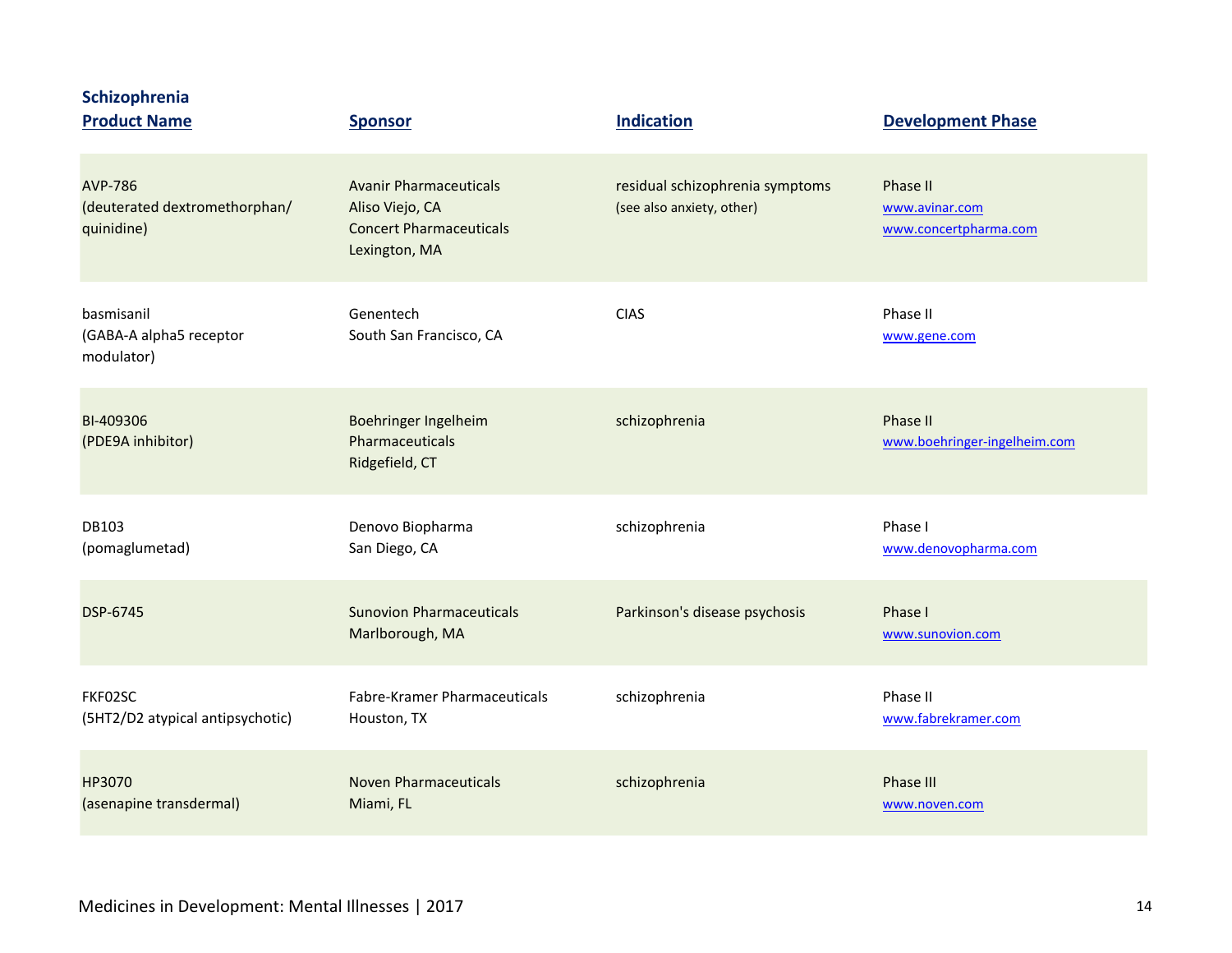| Schizophrenia<br><b>Product Name</b>                                          | <b>Sponsor</b>                       | <b>Indication</b>                 | <b>Development Phase</b>                 |
|-------------------------------------------------------------------------------|--------------------------------------|-----------------------------------|------------------------------------------|
| <b>ITI-007</b>                                                                | <b>Intra-Cellular Therapies</b>      | schizophrenia                     | Phase III                                |
| (serotonin receptor antagonist)                                               | New York, NY                         | (see also bipolar, depression)    | www.intracellulartherapies.com           |
| $ITI-214$                                                                     | Intra-Cellular Therapies             | <b>CIAS</b>                       | Phase I                                  |
| (PDE1 inhibitor)                                                              | New York, NY                         |                                   | www.intracellulartherapies.com           |
| <b>KarXT</b>                                                                  | Karuna Pharmaceuticals               | schizophrenia                     | Phase I                                  |
| (trospium chloride/xanomeline)                                                | Boston, MA                           |                                   | www.karunapharma.com                     |
| Lu AF35700                                                                    | Lundbeck                             | treatment-resistant schizophrenia | Phase III                                |
| (dopamine D2 receptor modulator)                                              | Deerfield, IL                        | (Fast Track)                      | www.lundbeck.com                         |
| LY03004<br>(risperidone controlled release<br>microspheres)                   | Luye Pharma Group<br>Shanghai, China | schizophrenia                     | Phase III<br>www.luye.cn                 |
| MIN-101<br>(serotonin 2A receptor antagonist/<br>sigma-2 receptor antagonist) | Minerva Neurosciences<br>Waltham, MA | schizophrenia                     | Phase II<br>www.minervaneurosciences.com |
| MK-8189                                                                       | <b>Merck</b><br>Kenilworth, NJ       | schizophrenia                     | Phase II<br>www.merck.com                |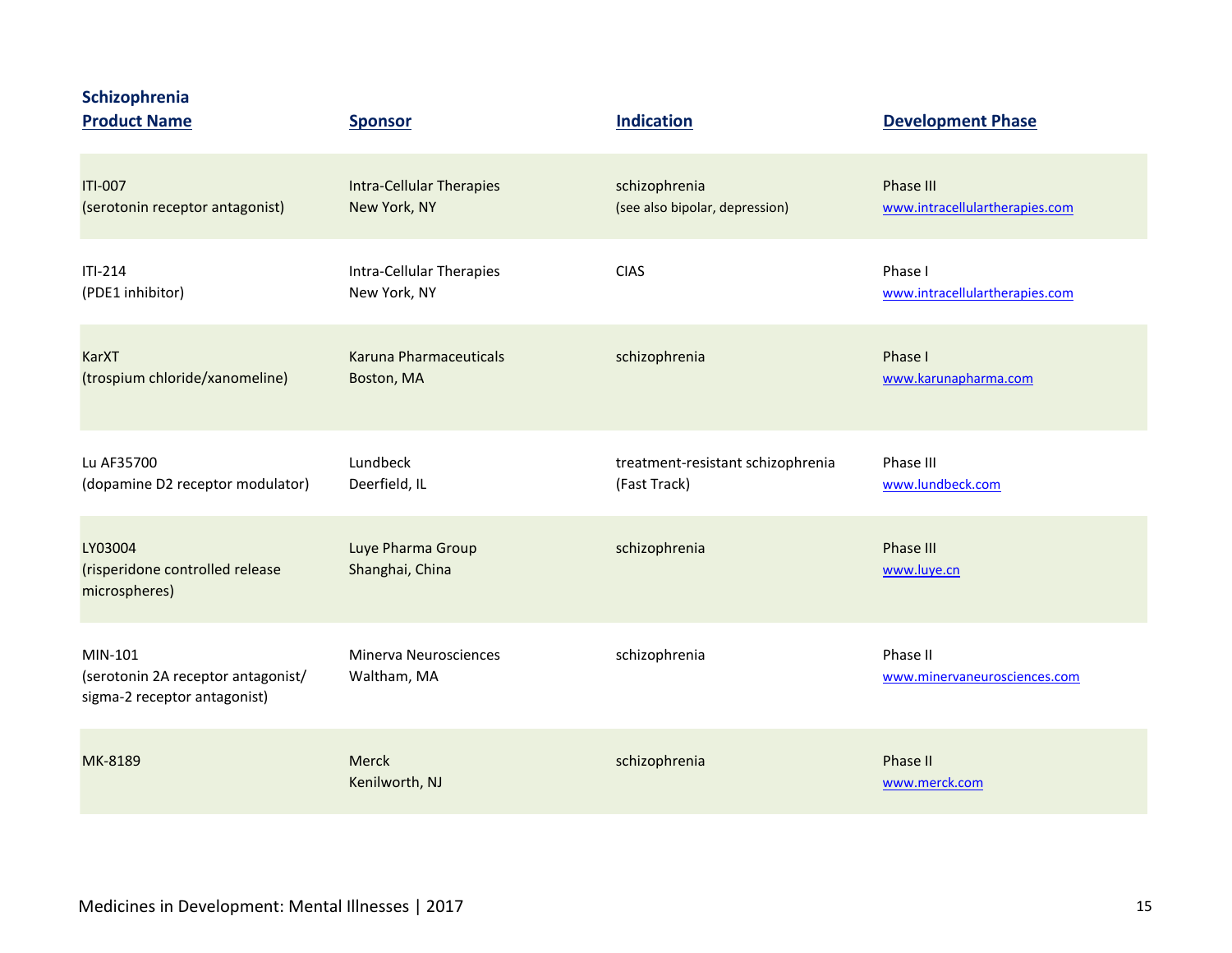| Schizophrenia<br><b>Product Name</b>                                       | <b>Sponsor</b>                                  | <b>Indication</b>                                                     | <b>Development Phase</b>                  |
|----------------------------------------------------------------------------|-------------------------------------------------|-----------------------------------------------------------------------|-------------------------------------------|
| NaBen®<br>sodium benzoate<br><b>ORPHAN DRUG</b>                            | SyneuRx<br>Taipei, Taiwan                       | schizophrenia (adjuvant therapy)                                      | Phase II/III<br>www.syneurx.com           |
| <b>Nuplazid®</b><br>pimavanserin                                           | <b>ACADIA Pharmaceuticals</b><br>San Diego, CA  | schizophrenia (inadequate response)<br>(see also anxiety, depression) | Phase III<br>www.acadia-pharm.com         |
|                                                                            |                                                 | Alzheimer's disease psychosis,<br>schizophrenia (negative symptoms)   | Phase II<br>www.acadia-pharm.com          |
| NW-3509 (evenamide)<br>(potent sodium channel blocker)                     | <b>Newron Pharmaceuticals</b><br>Morristown, NJ | schizophrenia                                                         | Phase II<br>www.newron.com                |
| PF-04958242<br>(AMPA receptor modulator)                                   | Pfizer<br>New York, NY                          | schizophrenia                                                         | Phase I<br>www.pfizer.com                 |
| <b>RBP-7000</b><br>(risperidone 1 month depot in<br>Atrigel <sup>®</sup> ) | Indivior<br>Richmond, VA                        | schizophrenia                                                         | application submitted<br>www.indivior.com |
| <b>Rexulti<sup>®</sup></b><br>brexpiprazole<br>(depot injection)           | Otsuka Pharmaceutical<br>Rockville, MD          | schizophrenia (pediatric)<br>(see also anxiety)                       | Phase III<br>www.otsuka.com               |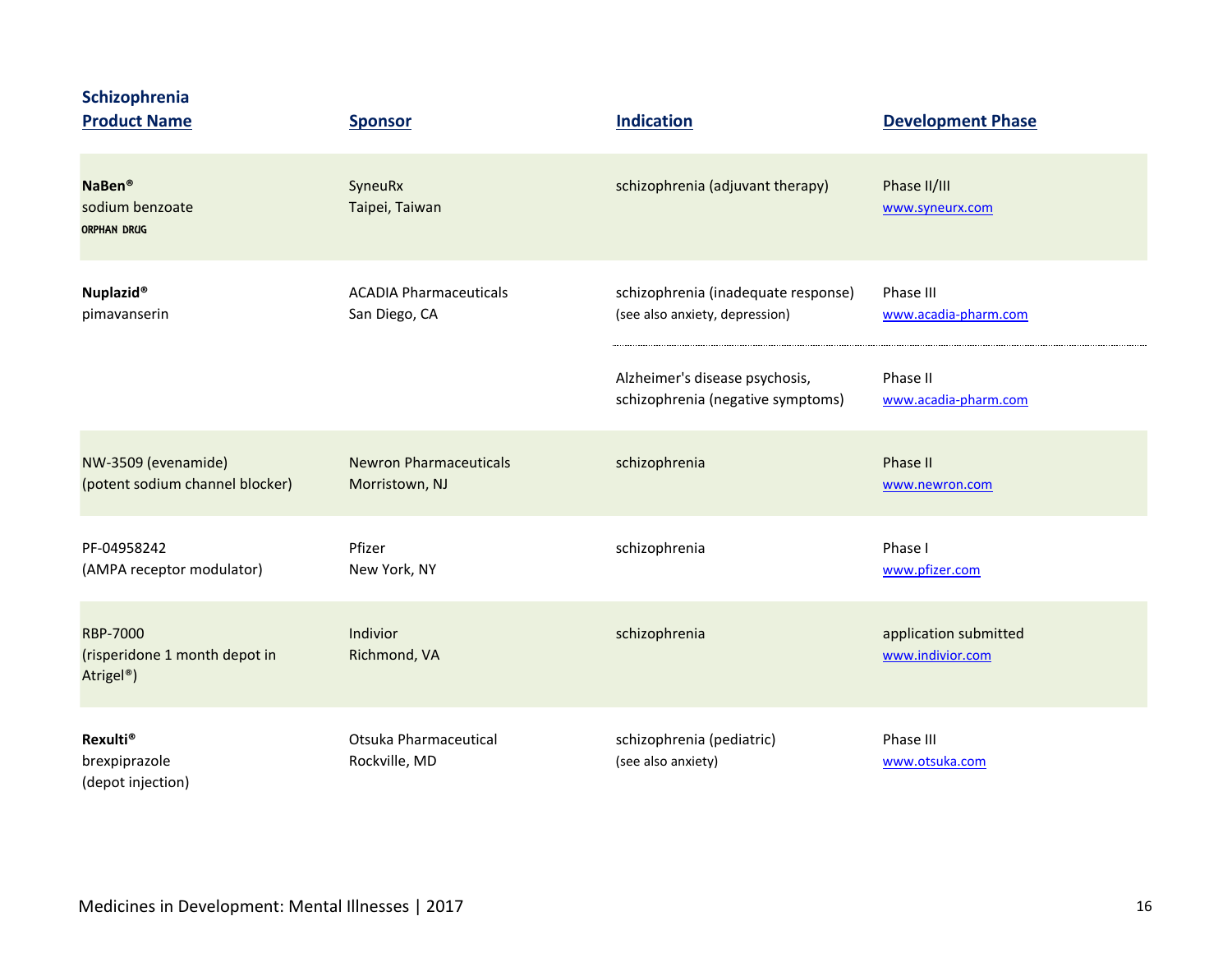**Schizophrenia**

| <b>Product Name</b>                                      | <b>Sponsor</b>                                     | <b>Indication</b>                                               | <b>Development Phase</b>                     |
|----------------------------------------------------------|----------------------------------------------------|-----------------------------------------------------------------|----------------------------------------------|
| RG7203<br>(PDE10A inhibitor)                             | Genentech<br>South San Francisco, CA               | schizophrenia                                                   | Phase I<br>www.gene.com                      |
| risperidone controlled-release<br>implant                | <b>Braeburn Pharmaceuticals</b><br>Princeton, NJ   | schizophrenia                                                   | Phase III<br>www.braeburnpharmaceuticals.com |
| Risperidone ISM®<br>risperidone extended release         | Laboratorios Farmacéuticos Rovi<br>Madrid, Spain   | acute schizophrenia                                             | <b>Phase III</b><br>www.rovi.es              |
| RP5063<br>(partial agonist of dopamine<br>and serotonin) | <b>Reviva Pharmaceuticals</b><br>Santa Clara, CA   | schizophrenia<br>(see also ADHD, bipolar, depression)           | Phase II completed<br>www.revivapharma.com   |
|                                                          |                                                    | Alzheimer's disease psychosis,<br>Parkinson's disease psychosis | Phase I completed<br>www.revivapharma.com    |
| SEP-363856                                               | <b>Sunovion Pharmaceuticals</b><br>Marlborough, MA | Parkinson's psychosis, schizophrenia                            | Phase II<br>www.sunovion.com                 |
| SKL20540                                                 | SK Biopharmaceuticals<br>Fair Lawn, NJ             | <b>CIAS</b>                                                     | Phase I<br>www.skbp.com                      |
| <b>TAK-041</b><br>(GPR139 agonist)                       | Takeda<br>Deerfield, IL                            | CAIS (negative symptoms)                                        | Phase I<br>www.takeda.com                    |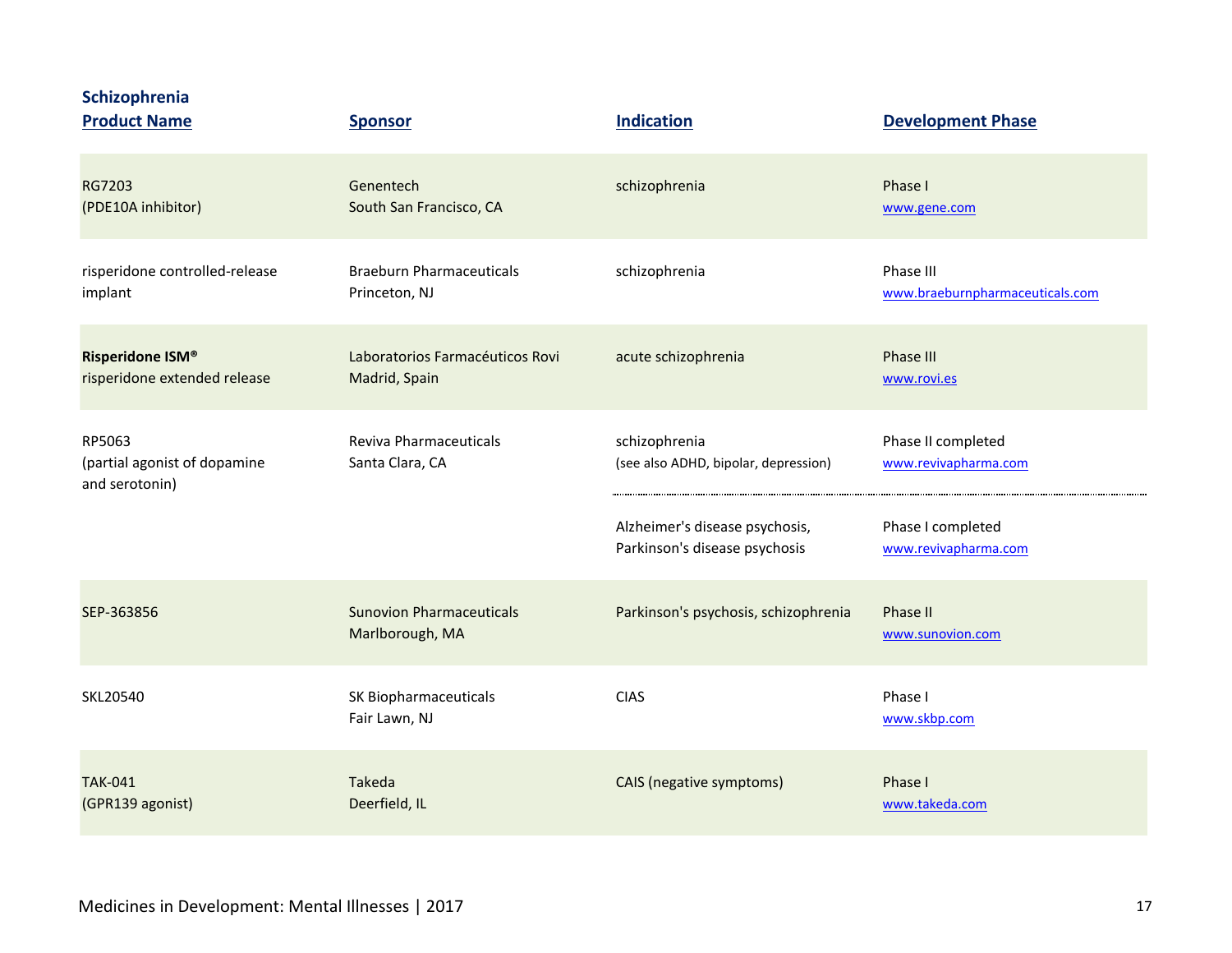**Schizophrenia**

| <b>Product Name</b>                                        | <b>Sponsor</b>                              | <b>Indication</b>                                                                   | <b>Development Phase</b>                  |
|------------------------------------------------------------|---------------------------------------------|-------------------------------------------------------------------------------------|-------------------------------------------|
| <b>TAK-058</b><br>(serotonin 3 receptor antagonist)        | Takeda<br>Deerfield, IL                     | <b>CAIS</b>                                                                         | Phase I<br>www.takeda.com                 |
| <b>TAK-831</b><br>(DAO inhibitor)                          | Takeda<br>Deerfield, IL                     | schizophrenia                                                                       | Phase I<br>www.takeda.com                 |
| TS-134                                                     | Taisho Pharmaceutical R&D<br>Morristown, NJ | schizophrenia                                                                       | Phase I<br>www.taisho.co.jp               |
| Vraylar <sup>®</sup><br>cariprazine                        | Allergan<br>Parsippany, NJ                  | schizophrenia (adults)<br>(maintenance treatment)<br>(see also anxiety, depression) | application submitted<br>www.allergan.com |
|                                                            |                                             | schizophrenia (prevention of relapse)                                               | Phase III completed<br>www.allkergan.com  |
| <b>Substance Use Disorders</b>                             |                                             |                                                                                     |                                           |
| <b>Product Name</b>                                        | <b>Sponsor</b>                              | <b>Indication</b>                                                                   | <b>Development Phase</b>                  |
| 18-MC<br>(alpha-3/beta-4 nicotinic<br>receptor antagonist) | Savant HWP<br>San Carlos, CA                | drug use disorder                                                                   | Phase I<br>www.savanthwp.com              |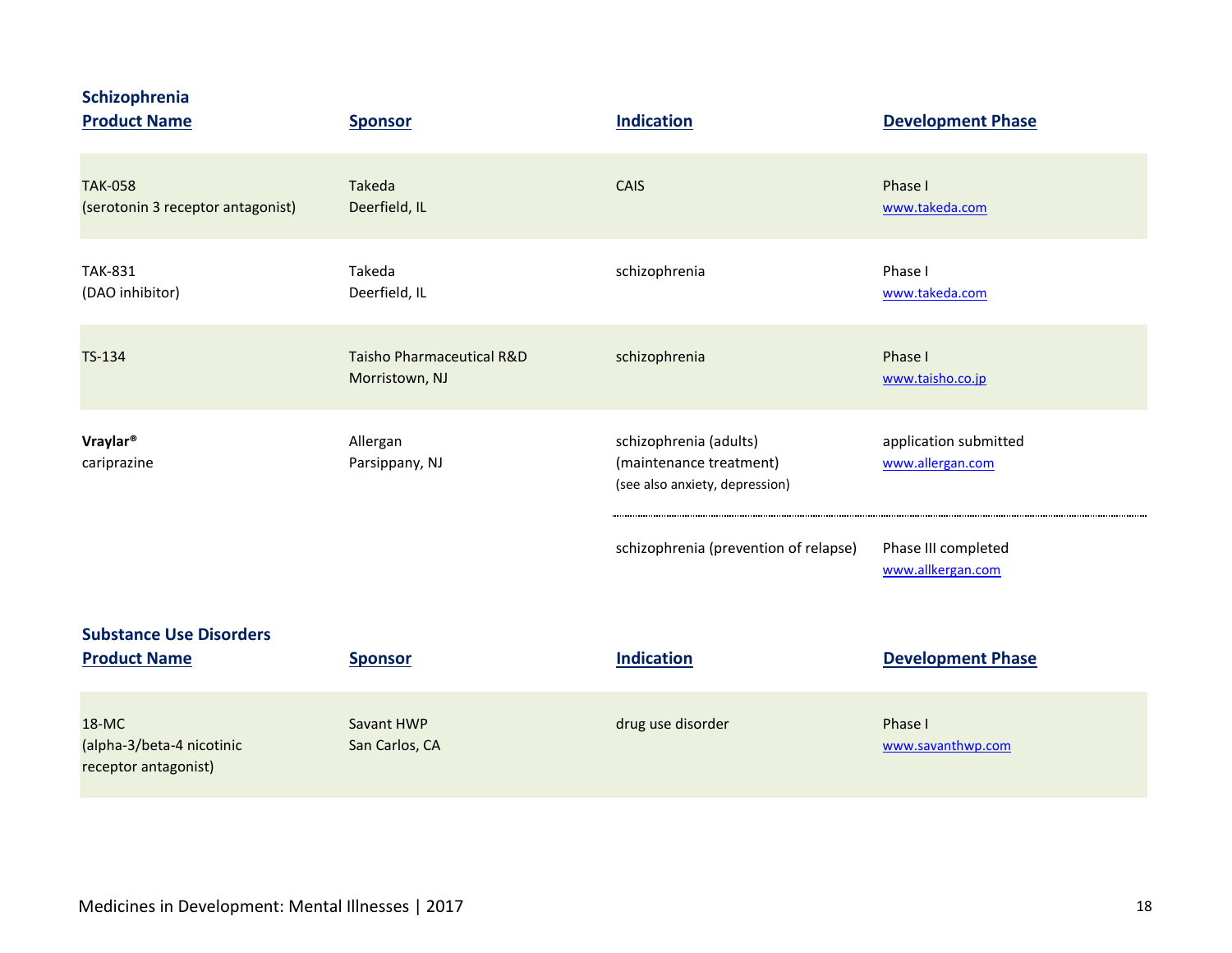| <b>Substance Use Disorders</b><br><b>Product Name</b>                | <b>Sponsor</b>                               | <b>Indication</b>                            | <b>Development Phase</b>                 |
|----------------------------------------------------------------------|----------------------------------------------|----------------------------------------------|------------------------------------------|
| AD04                                                                 | <b>ADial Pharmaceuticals</b>                 | alcohol use disorder                         | Phase II                                 |
| (serotonin-3 receptor antagonist)                                    | Charlottesville, VA                          |                                              | www.adialpharma.com                      |
|                                                                      |                                              | opioid use disorder,<br>tobacco use disorder | Phase I completed<br>www.adialpharma.com |
| <b>ALKS 6428</b>                                                     | Alkermes                                     | transition from opioid dependence            | Phase III                                |
|                                                                      | Waltham, MA                                  | to Vivitrol®                                 | www.alkermes.com                         |
| amitifadine<br>(adrenergic, dopamine, serotonin<br>uptake inhibitor) | <b>Euthymics Bioscience</b><br>Cambridge, MA | alcohol use disorder                         | Phase II<br>www.euthymics.com            |
| ANS-6637                                                             | Amygdala Neurosciences                       | substance use disorder                       | Phase I                                  |
| (ALDH2 inhibitor)                                                    | Palo Alto, CA                                |                                              | www.amygns.com                           |
| arbaclofen placarbil                                                 | Indivior                                     | alcohol use disorder                         | Phase II                                 |
| (GABA A receptor agonist)                                            | Richmond, VA                                 |                                              | www.indivior.com                         |
| ARD-1600                                                             | Aradigm                                      | tobacco use disorder                         | Phase I                                  |
| (nicotine inhalation)                                                | Hayward, CA                                  |                                              | www.aradigm.com                          |
| buprenorphine/naloxone                                               | <b>INSYS Therapeutics</b>                    | opioid use disorder                          | Phase II                                 |
| sublingual spray                                                     | Chandler, AZ                                 |                                              | www.insysrx.com                          |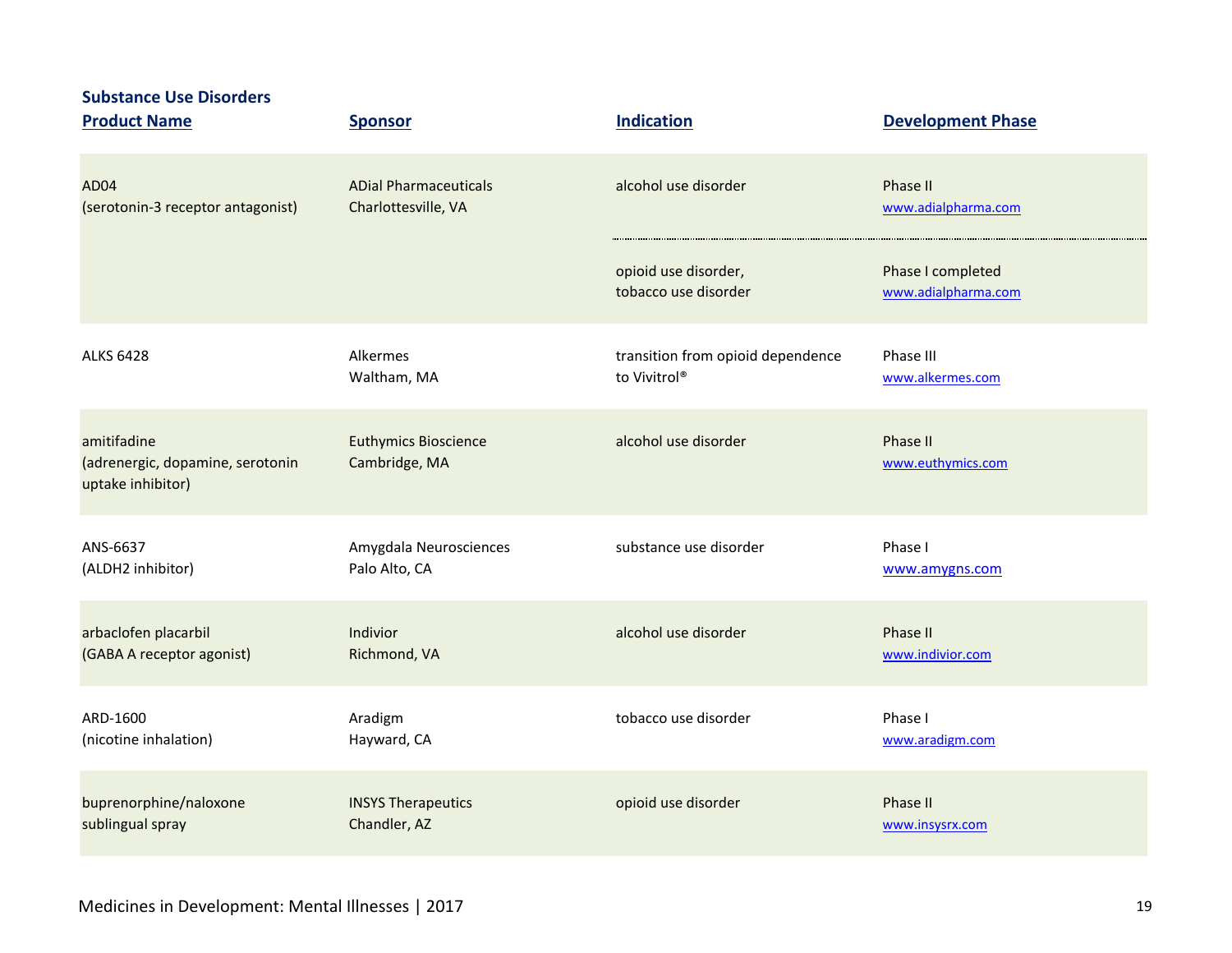| <b>Substance Use Disorders</b><br><b>Product Name</b> | <b>Sponsor</b>                                                                    | <b>Indication</b>                                                      | <b>Development Phase</b>                                 |
|-------------------------------------------------------|-----------------------------------------------------------------------------------|------------------------------------------------------------------------|----------------------------------------------------------|
| <b>CAM-2038</b><br>(buprenorphine long-acting depot)  | <b>Braeburn Pharmaceuticals</b><br>Princeton, NJ<br>Camurus<br>Lund, Sweden       | opioid use disorder (Fast Track)                                       | application submitted<br>www.braeburnpharmaceuticals.com |
| cannabidiol (synthetic)                               | <b>INSYS Therapeutics</b><br>Chandler, AZ<br>University of Chicago<br>Chicago, IL | drug use disorder                                                      | Phase III completed<br>www.insysrx.com                   |
| <b>CERC-501</b><br>(selective KOR antagonist)         | Janssen Research & Development<br>Raritan, NJ                                     | alcohol use disorder,<br>tobacco use disorder<br>(see also depression) | Phase II completed<br>www.janssen.com                    |
| CORT-125134                                           | <b>Corcept Therapeutics</b>                                                       | alcohol use disorder                                                   | in clinical trials                                       |
| (GR receptor antagonist)                              | Menlo Park, CA                                                                    |                                                                        | www.corcept.com                                          |
| <b>CVT-301</b>                                        | <b>Acorda Therapeutics</b>                                                        | tobacco use disorder                                                   | Phase I completed                                        |
| (inhaled L-Dopa)                                      | Ardsley, NY                                                                       |                                                                        | www.acorda.com                                           |
| cytisine                                              | Achieve Life Sciences                                                             | tobacco use disorder                                                   | Phase III                                                |
| (nicotinic receptor antagonist)                       | Bothell, WA                                                                       |                                                                        | www.achievelifesciences.com                              |
| <b>EMB-001</b>                                        | <b>Embera NeuroTherapeutics</b>                                                   | cocaine use disorder,                                                  | Phase I                                                  |
| (metyrapone/oxazepam)                                 | Sudbury, MA                                                                       | tobacco use disorder                                                   | www.emberaneuro.com                                      |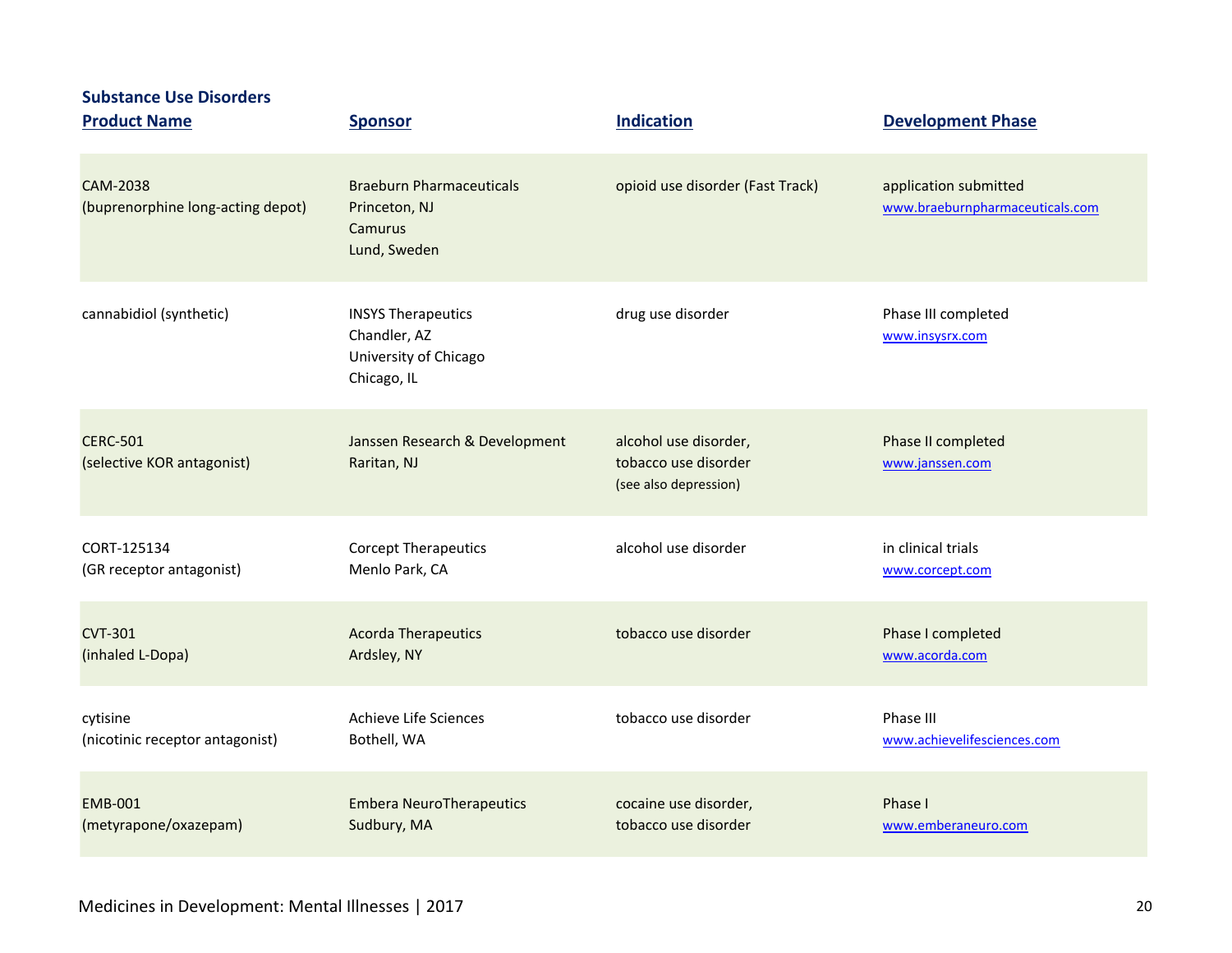| <b>Substance Use Disorders</b><br><b>Product Name</b>    | <b>Sponsor</b>                                                                                                         | <b>Indication</b>                        | <b>Development Phase</b>                  |
|----------------------------------------------------------|------------------------------------------------------------------------------------------------------------------------|------------------------------------------|-------------------------------------------|
| gabapentin enacarbil                                     | <b>Arbor Pharmaceuticals</b><br>Atlanta, GA<br>National Institute on Alcohol Abuse<br>and Alcoholism<br>Bethesda, MD   | alcohol use disorder                     | Phase II completes<br>www.arborpharma.com |
| <b>GET 73</b><br>(gamma hydroxybutyric acid<br>analogue) | <b>CT Laboratories</b><br>(Laboratorio Farmaceutico CT)<br>Sanremo, Italy                                              | alcohol use disorder                     | Phase I/II<br>www.labct.it/en/            |
| GSK561679<br>(CRF 1 receptor antagonist)                 | GlaxoSmithKline<br>Research Triangle Park, NC<br>National Institute on Alcohol Abuse<br>and Alcoholism<br>Bethesda, MD | alcohol use disorder                     | Phase II completed<br>www.gsk.com         |
| GW-42003<br>(cannabidiol)                                | <b>GW Pharmaceutical</b><br>Cambridge, United Kingdom<br><b>Ichan School of Medicine</b><br>New York, NY               | opioid use disorder                      | Phase II<br>www.gwpharm.com               |
| <b>INV-102</b><br>(nadolol)                              | Invion<br>Brisbane, Australia                                                                                          | tobacco use disorder in COPD<br>patients | Phase II completed<br>www.inviongroup.com |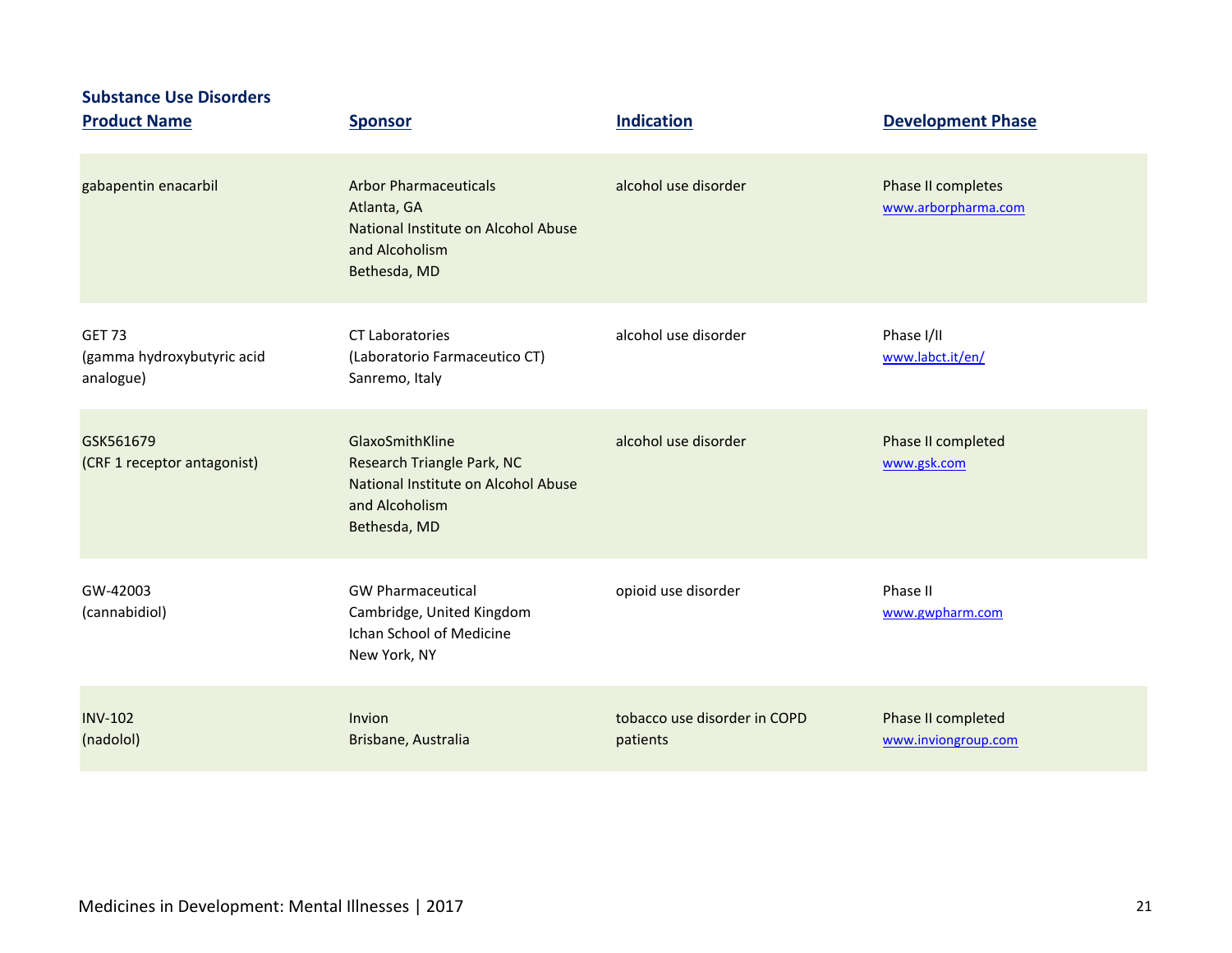| <b>Substance Use Disorders</b><br><b>Product Name</b>                  | <b>Sponsor</b>                                                                                        | <b>Indication</b>                                                             | <b>Development Phase</b>                   |
|------------------------------------------------------------------------|-------------------------------------------------------------------------------------------------------|-------------------------------------------------------------------------------|--------------------------------------------|
|                                                                        |                                                                                                       |                                                                               |                                            |
| JNJ-39393406<br>(alpha7 nicotinic acetylcholine<br>receptor modulator) | Janssen Research & Development<br>Raritan, NJ<br><b>National Institutes of Health</b><br>Bethesda, MD | tobacco use disorder<br>(see also depression)                                 | Phase II<br>www.janssen.com                |
| KW-6002<br>(istradefylline)                                            | Kyowa Hakko Kirin<br>Princeton, MA                                                                    | drug use disorder                                                             | Phase I completed<br>www.kyowa-kirin.com   |
| lofexidine<br>(alpha 2 adrenergic receptor agonist)                    | <b>US WorldMeds</b><br>Louisville, KY                                                                 | opioid use disorder (Fast Track)                                              | Phase III<br>www.usworldmeds.com           |
| MN-166<br>(ibudilast)                                                  | MediciNova<br>La Jolla, CA<br>National Institute on Drug Abuse<br>Rockville, MD                       | alcohol use disorder,<br>methamphetamine use disorder,<br>opioid use disorder | Phase II<br>www.medicinova.com             |
| naloxone buccal gel<br>$(MDL-001)$                                     | Mucodel<br>Greensboro, NC                                                                             | opioid use disorder                                                           | Phase I<br>www.exonal.com                  |
| naloxone intranasal                                                    | Amphastar Pharmaceuticals<br>Rancho Cucamonga, CA                                                     | opioid use disorder                                                           | application submitted<br>www.amphastar.com |
| naloxone intranasal                                                    | Indivior<br>Richmond, VA                                                                              | opioid use disorder (Fast Track)                                              | application submitted<br>www.indivior.com  |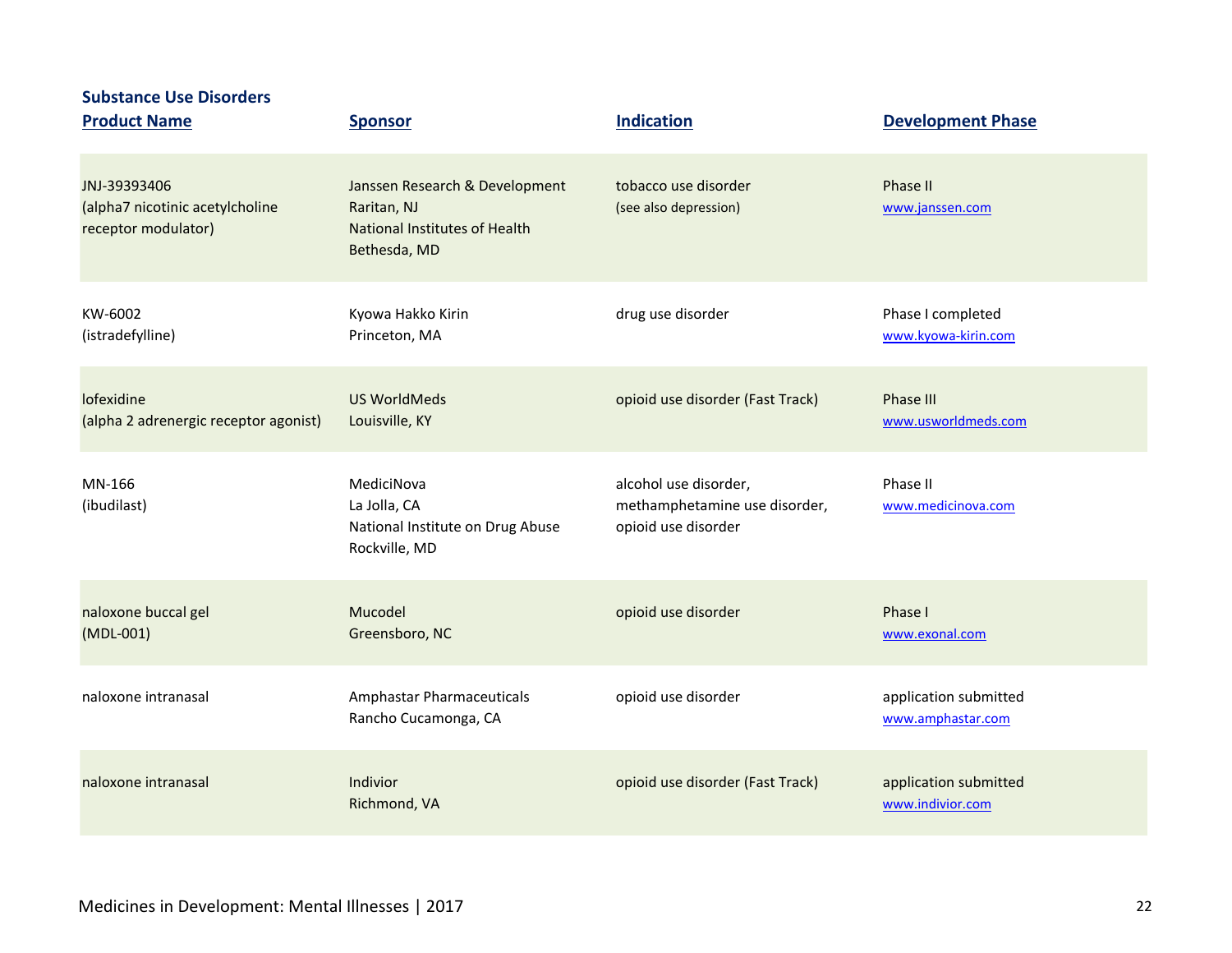### **Substance Use Disorders**

| <b>Product Name</b>                                                            | <b>Sponsor</b>                                                                                         | <b>Indication</b>                                         | <b>Development Phase</b>                   |
|--------------------------------------------------------------------------------|--------------------------------------------------------------------------------------------------------|-----------------------------------------------------------|--------------------------------------------|
| naloxone sublingual spray                                                      | <b>INSYS Therapeutics</b><br>Chandler, AZ                                                              | reversal of opioid respiratory<br>depression (Fast Track) | <b>Phase III</b><br>www.insysrx.com        |
| nicotine transmucosal                                                          | <b>Bionex Pharmaceuticals</b><br>North Brunswick, NJ                                                   | tobacco use disorder                                      | in clinical trials<br>www.bionexpharma.com |
| noribogaine                                                                    | <b>DemeRx</b><br>Fort Lauderdale, FL                                                                   | opioid use disorder                                       | Phase II                                   |
| <b>NS2359</b><br>(triple monoamine reuptake<br>inhibitor)                      | Saniona<br>Ballerup, Denmark<br>University of Pennsylvania<br>Pittsburgh, PA                           | cocaine use disorder                                      | Phase II<br>www.saniona.com                |
| <b>OMS405</b><br>(PPAR-gamma agonist)                                          | <b>Omeros</b><br>Seattle, WA                                                                           | opioid use disorder,<br>tobacco use disorder              | Phase II<br>www.omeros.com                 |
| OPNT002<br>(opioid antagonist nasal spray)                                     | <b>Opiant Pharmaceuticals</b><br>Santa Monica, CA<br>National Institute on Drug Abuse<br>Rockville, MD | alcohol use disorder                                      | Phase II<br>www.opiant.com                 |
| <b>RBP-6000</b><br>(buprenorphine one-month depot<br>in Atrigel <sup>®</sup> ) | Indivior<br>Richmond, VA                                                                               | opioid use disorder (Fast Track)                          | application submitted<br>www.indivior.com  |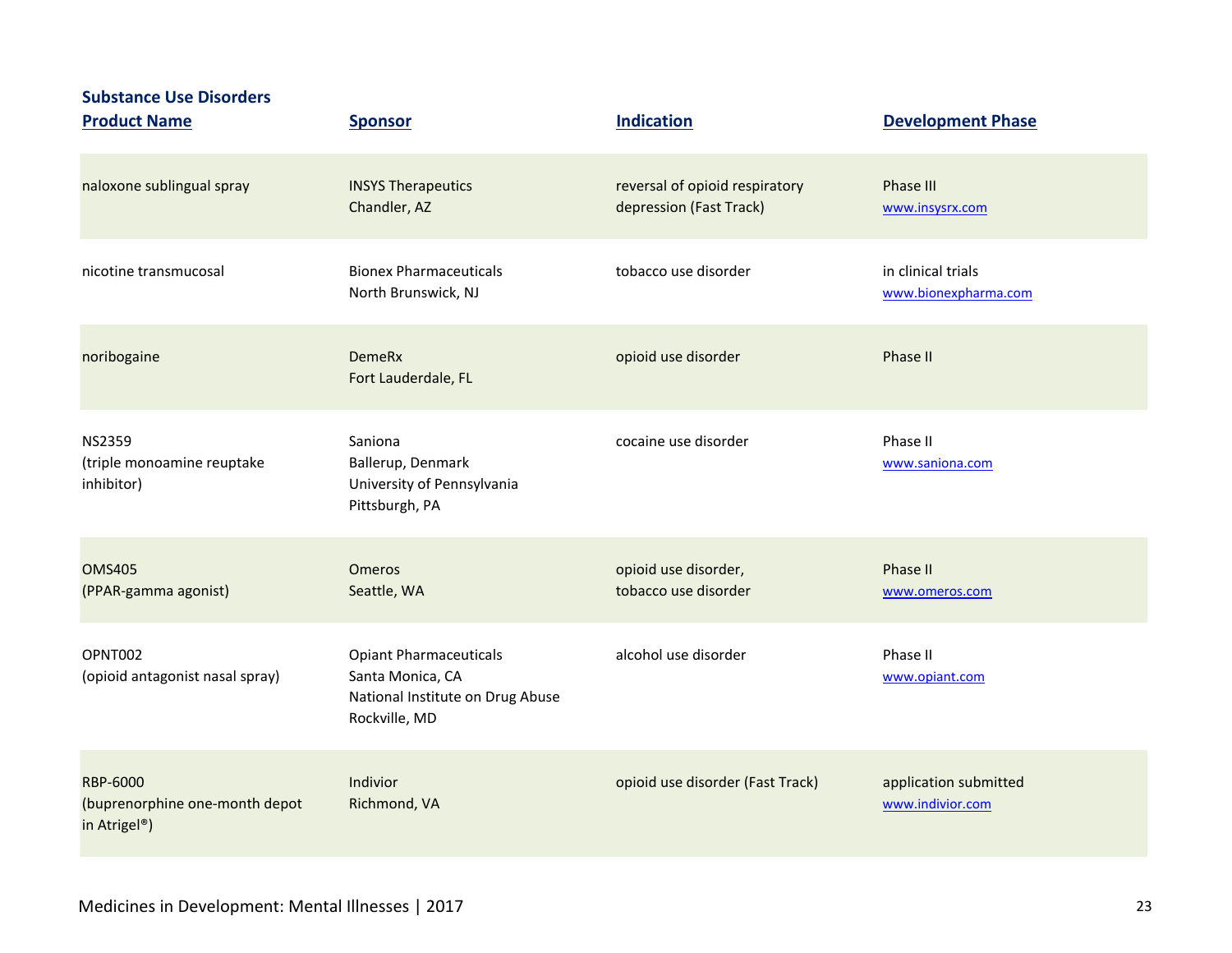**Substance Use Disorders**

| <b>Product Name</b>                                                                         | <b>Sponsor</b>                                                                | <b>Indication</b>                              | <b>Development Phase</b>               |
|---------------------------------------------------------------------------------------------|-------------------------------------------------------------------------------|------------------------------------------------|----------------------------------------|
| <b>RBP-8000</b><br>(cocaine esterase)                                                       | Indivior<br>Richmond, VA                                                      | cocaine use disorder                           | Phase II completed<br>www.indivior.com |
| REL-1028<br>(oral buprenorphine)                                                            | Relmada Therapeutics<br>New York, NY                                          | opioid use disorder                            | Phase I<br>www.relmada.com             |
| <b>SELA-070</b><br>(immune-stimulation 2nd-generation<br>vaccine)                           | Selecta Biosciences<br>Watertown, MA                                          | tobacco use disorder and relapse<br>prevention | Phase I<br>www.selectabio.com          |
| TA-CD vaccine                                                                               | Celtic Pharma<br>Bermuda<br>National Institute on Drug Abuse<br>Rockville, MD | cocaine use disorder                           | Phase II                               |
| Vivitrol <sup>®</sup><br>naltrexone controlled release in<br>combination with buprenorphine | Alkermes<br>Waltham, MA                                                       | opioid use disorder<br>(combination therapy)   | Phase III completed<br>www.alkemes.com |
| $X-22$<br>(very low-dose nicotine)                                                          | 22nd Century<br>Westport, CT                                                  | tobacco use disorder                           | Phase II<br>www.xxiicentury.com        |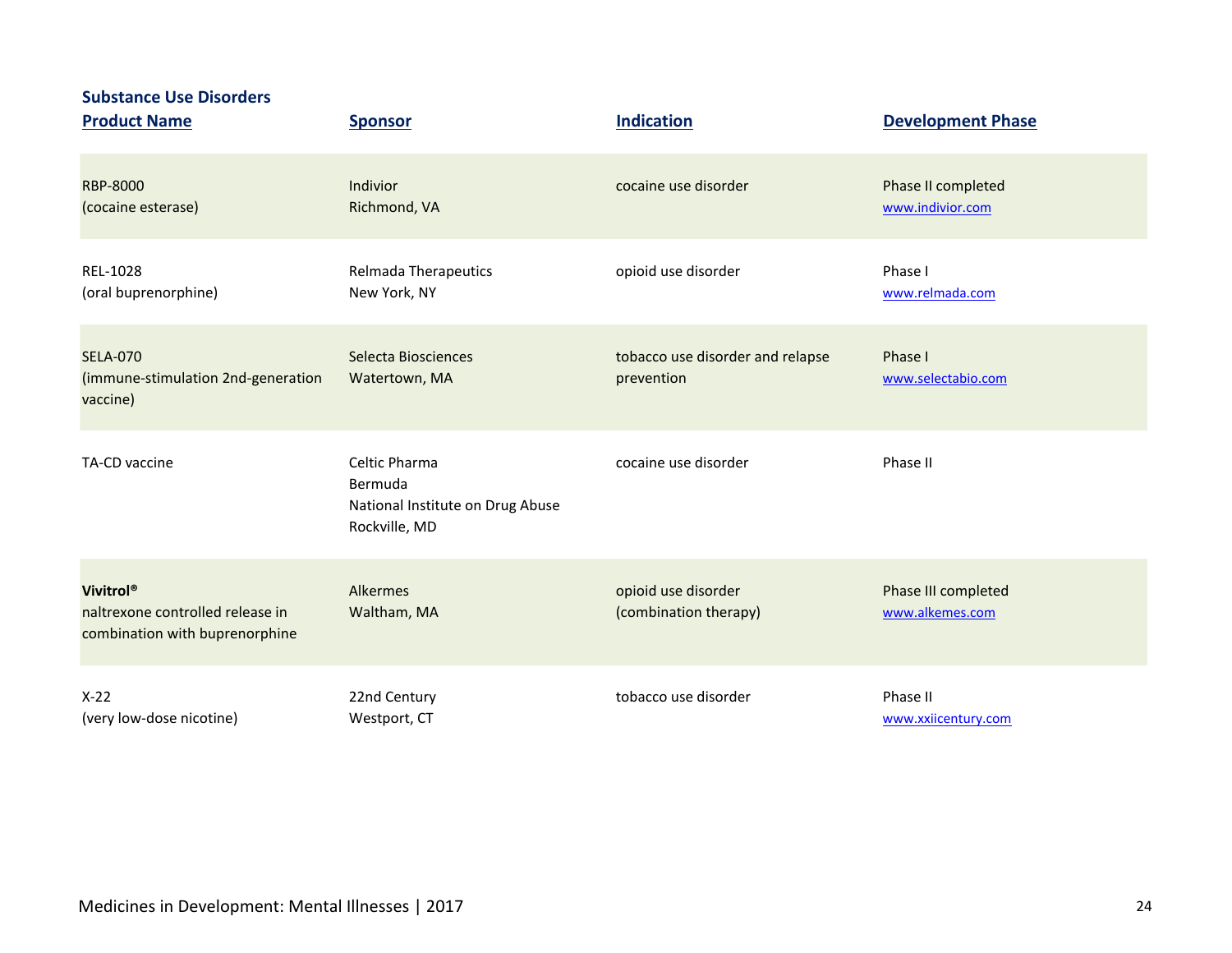| <b>Other Disorders</b><br><b>Product Name</b>                 | <b>Sponsor</b>                                                                                      | <b>Indication</b>                                                                               | <b>Development Phase</b>                            |
|---------------------------------------------------------------|-----------------------------------------------------------------------------------------------------|-------------------------------------------------------------------------------------------------|-----------------------------------------------------|
| ANAVEX <sup>™</sup> 2-73                                      | <b>Anavex Life Sciences</b><br>New York, NY                                                         | cognition in neuropsychiatric<br>disorders                                                      | Phase I<br>www.anavex.com                           |
| AR19                                                          | <b>Arbor Pharmaceuticals</b><br>Atlanta, GA                                                         | mental illnesses (pediatric)                                                                    | Phase III<br>www.arborpharma.com                    |
| <b>AR20</b>                                                   | <b>Arbor Pharmaceuticals</b><br>Atlanta, GA                                                         | mental illnesses (pediatric)                                                                    | Phase III<br>www.arborpharma.com                    |
| AR30                                                          | <b>Arbor Pharmaceuticals</b><br>Atlanta, GA                                                         | mental illnesses                                                                                | Phase II<br>www.arborpharma.com                     |
| <b>AVP-786</b><br>(deuterated dextromethorphan/<br>quinidine) | <b>Avanir Pharmaceuticals</b><br>Aliso Viejo, CA<br><b>Concert Pharmaceuticals</b><br>Lexington, MA | disinhibition syndrome in neuro-<br>degenerative disorders<br>(see also anxiety, schizophrenia) | Phase II<br>www.avinar.com<br>www.concertpharma.com |
| RG7906                                                        | Genentech<br>South San Francisco, CA                                                                | psychiatric disorders                                                                           | Phase I<br>www.gene.com                             |

The content of this report has been obtained through public, government and industry sources, and the Springer "Adis Insight" database based on the latest information. Report current **as of September 20, 2017.** The medicines in this listing include medicines being developed by U.S.-based companies conducting trials in the United States abroad, PhRMA-member companies conducting trials in the United States and abroad, and foreign companies conducting clinical trials in the United States. Some products may not be in active clinical trials. The information may not be comprehensive. For more, specific information about a particular product, contact the individual company directly or go to www.clinicaltrials.gov. The entire series of *Medicines in Development* is available on PhRMA's website: www.phrma.org.